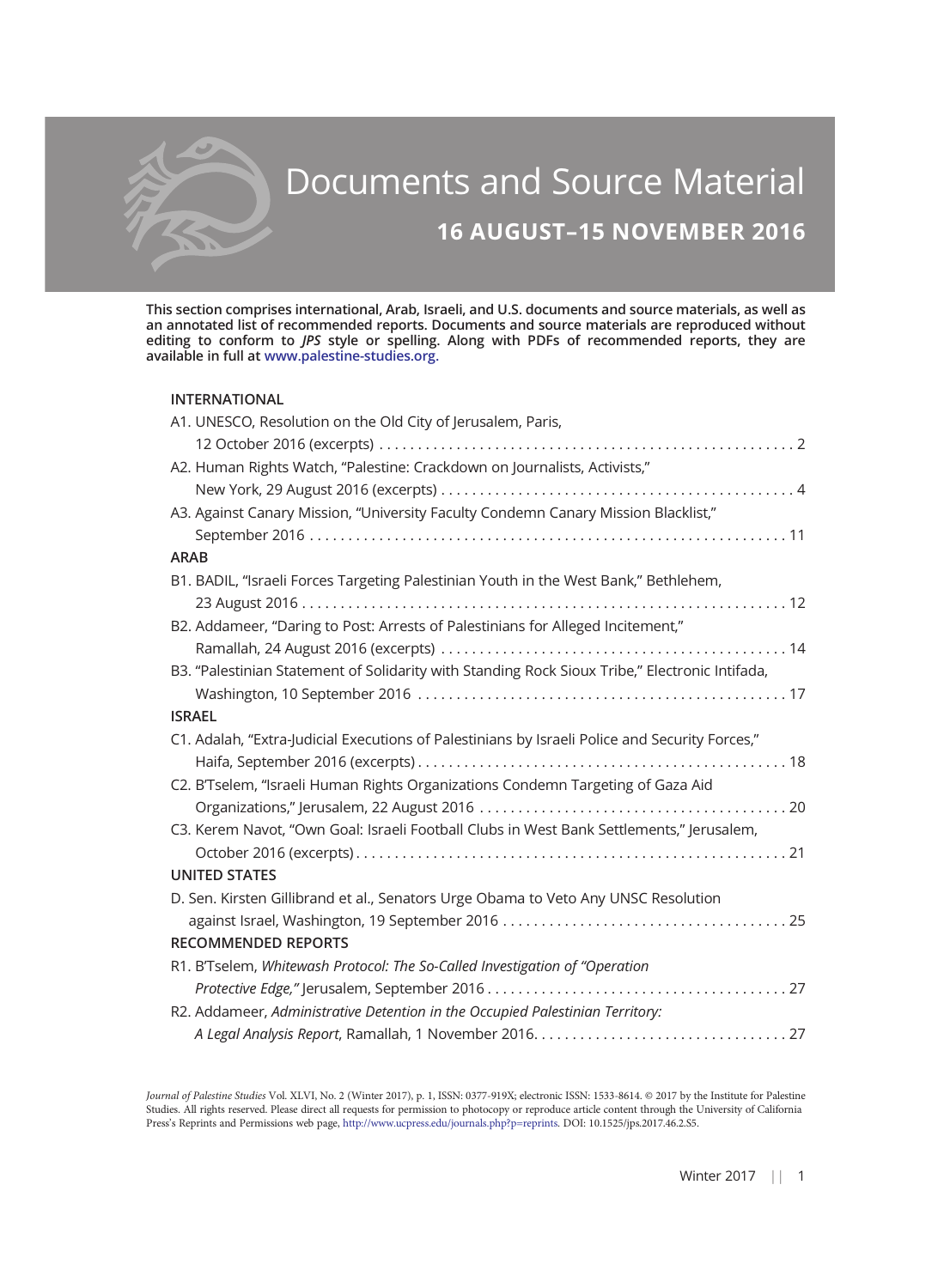| R3. Human Rights Watch, Israel/Palestine: FIFA Sponsoring Games on Seized Land,        |
|----------------------------------------------------------------------------------------|
|                                                                                        |
| R4. Palestine Liberation Organization, Israel's Aggression against Occupied Palestine: |
| September 13, 2015-September 30, 2016, Ramallah, 10 October 2016 27                    |
| R5. International Criminal Court, Report on Preliminary Examination Activities 2016,   |
|                                                                                        |
| R6. UNCTAD, Report on UNCTAD Assistance to the Palestinian People: Developments in the |
| Economy of the Occupied Palestinian Territory, Geneva, 1 September 201628              |
|                                                                                        |

# INTERNATIONAL

A1. UNESCO, RESOLUTION ON THE OLD CITY OF JERUSALEM, PARIS, 12 OCTOBER 2016 (EXCERPTS)

In October 2016, the United Nations Educational, Scientific and Cultural Organization executive board and World Heritage Committee approved a resolution concerning Jerusalem's Haram al-Sharif that focused on Israel's severe restriction of Palestinian worshippers' access to the site. The resolution called on Israel "to allow for restoration of the historic status quo . . . under which the Jordanian Awqaf Department exercised exclusive authority . . . including maintenance, restoration and regulation of access," and referred to Haram al-Sharif by its Arabic name.

Rather than abide by UNESCO and WHC's directives, Israel (and its apologists) condemned that usage as a denial of the holy site's connection to Judaism, even though the resolution clearly affirmed "the importance of the Old City of Jerusalem and its Walls for the three monotheistic religions." Effectively distracting the international community from the issue at hand— preserving the cultural heritage of Palestine—Israel suspended cooperation with UNESCO forthwith.

Presented below are excerpts from the resolution. The full document is available at [unesdoc.unesco.org](http://unesdoc.unesco.org/images/0024/002462/246215e.pdf).

[. . .]

- 3. Affirming the importance of the Old City of Jerusalem and its Walls for the three monotheistic religions, also affirming that nothing in the current decision, which aims, *inter alia*, at the safeguarding of the cultural heritage of Palestine and the distinctive character of East Jerusalem, shall in any way affect the relevant Security Council and United Nations resolutions and decisions on the legal status of Palestine and Jerusalem;
- 4. Deeply regrets the Israeli refusal to implement UNESCO previous decisions concerning Jerusalem, particularly 185 EX/Decision 14, notes that its request to the Director-General to appoint, as soon as possible, a permanent representative to be stationed in East Jerusalem to report on a regular basis about all the aspects covering the fields of competence of UNESCO in East Jerusalem, has not been fulfilled, and reiterates its request to the Director-General to appoint the abovementioned representative;
- 5. Deeply deplores the failure of Israel, the occupying Power, to cease the persistent excavations and works in East Jerusalem particularly in and around the Old City, and reiterates its request to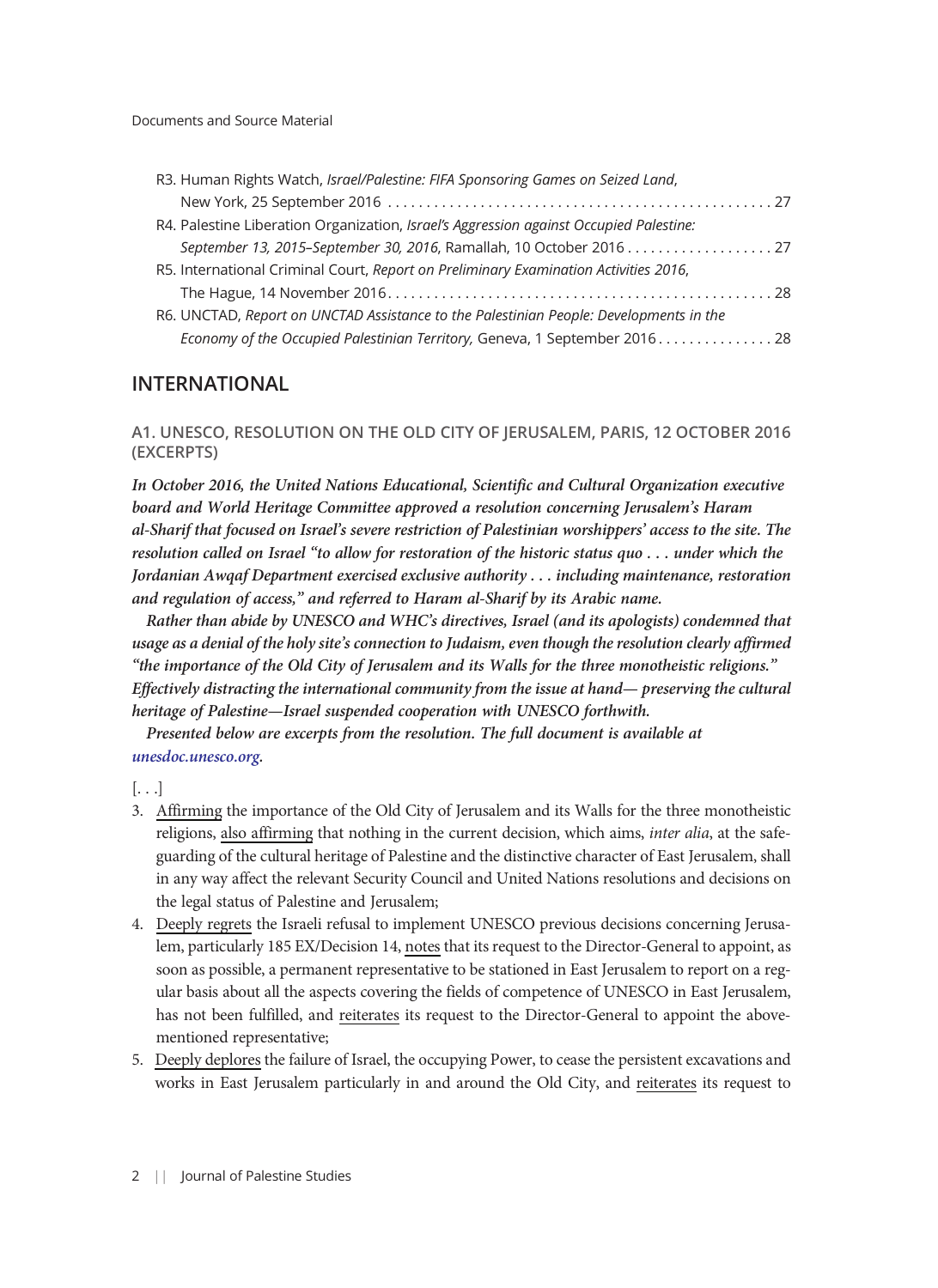Israel, the occupying Power, to prohibit all such works in conformity with its obligations under the provisions of the relevant UNESCO conventions, resolutions and decisions. [. . .]

# I.B Al-Aqsa Mosque/Al-Haram Al-Sharif and Its Surroundings

#### I.B.1 Al-Aqsa Mosque/Al-Haram Al-Sharif

- 7. Calls on Israel, the occupying Power, to allow for the restoration of the historic status quo that prevailed until September 2000, under which the Jordanian Awqaf (Religious Foundation) Department exercised exclusive authority on Al-Aqsa Mosque/Al-Haram Al-Sharif, and its mandate extended to all affairs relating to the unimpeded administration of Al-Aqsa Mosque/Al-Haram Al-Sharif, including maintenance, restoration and regulating access;
- 8. Strongly condemns the escalating Israeli aggressions and illegal measures against the Awqaf Department and its personnel, and against the freedom of worship and Muslims' access to their Holy Site Al-Aqsa Mosque/Al-Haram Al-Sharif, and requests Israel, the occupying Power, to respect the historic status quo and to immediately stop these measures;
- 9. Firmly deplores the continuous storming of Al-Aqsa Mosque/Al-Haram Al-Sharif by Israeli right-wing extremists and uniformed forces, and urges Israel, the occupying Power, to take necessary measures to prevent provocative abuses that violate the sanctity and integrity of Al-Aqsa Mosque/Al-Haram Al-Sharif;
- 10. Deeply decries the continuous Israeli aggressions against civilians including Islamic religious figures and priests, decries the forceful entering into the different mosques and historic buildings inside Al-Aqsa Mosque/Al-Haram Al-Sharif by different Israeli employees including the so-called "Israeli Antiquities" officials, and arrests and injuries among Muslim worshippers and Jordanian Awqaf guards in Al-Aqsa Mosque/Al-Haram Al-Sharif by the Israeli forces, and urges Israel, the occupying Power, to end these aggressions and abuses which inflame the tension on the ground and between faiths;
- 11. Disapproves of the Israeli restriction of access to Al-Aqsa Mosque/Al-Haram Al-Sharif during the 2015 Eid Al-Adha and the subsequent violence, and calls on Israel, the occupying Power, to stop all violations against Al-Aqsa Mosque/Al-Haram Al-Sharif;
- 12. Deeply regrets the refusal of Israel to grant visas to UNESCO experts in charge of the UNESCO project at the Centre of Islamic Manuscripts in Al-Aqsa Mosque/Al-Haram Al-Sharif, and requests Israel to grant visas to UNESCO experts without restrictions;
- 13. Regrets the damage caused by the Israeli Forces, especially since 23 August 2015, to the historic gates and windows of the al-Qibli Mosque inside Al-Aqsa Mosque/Al-Haram Al-Sharif, and reaffirms, in this regard, the obligation of Israel to respect the integrity, authenticity and cultural heritage of Al-Aqsa Mosque/Al-Haram Al-Sharif, as reflected in the historic status quo, as a Muslim holy site of worship and as an integral part of a world cultural heritage site;
- 14. Expresses its deep concern over the Israeli closure and ban of the renovation of the Al-Rahma Gate building, one of the Al-Aqsa Mosque/Al-Haram Al-Sharif gates, and urges Israel, the occupying Power, to reopen the Gate, and stop obstruction of the necessary restoration works,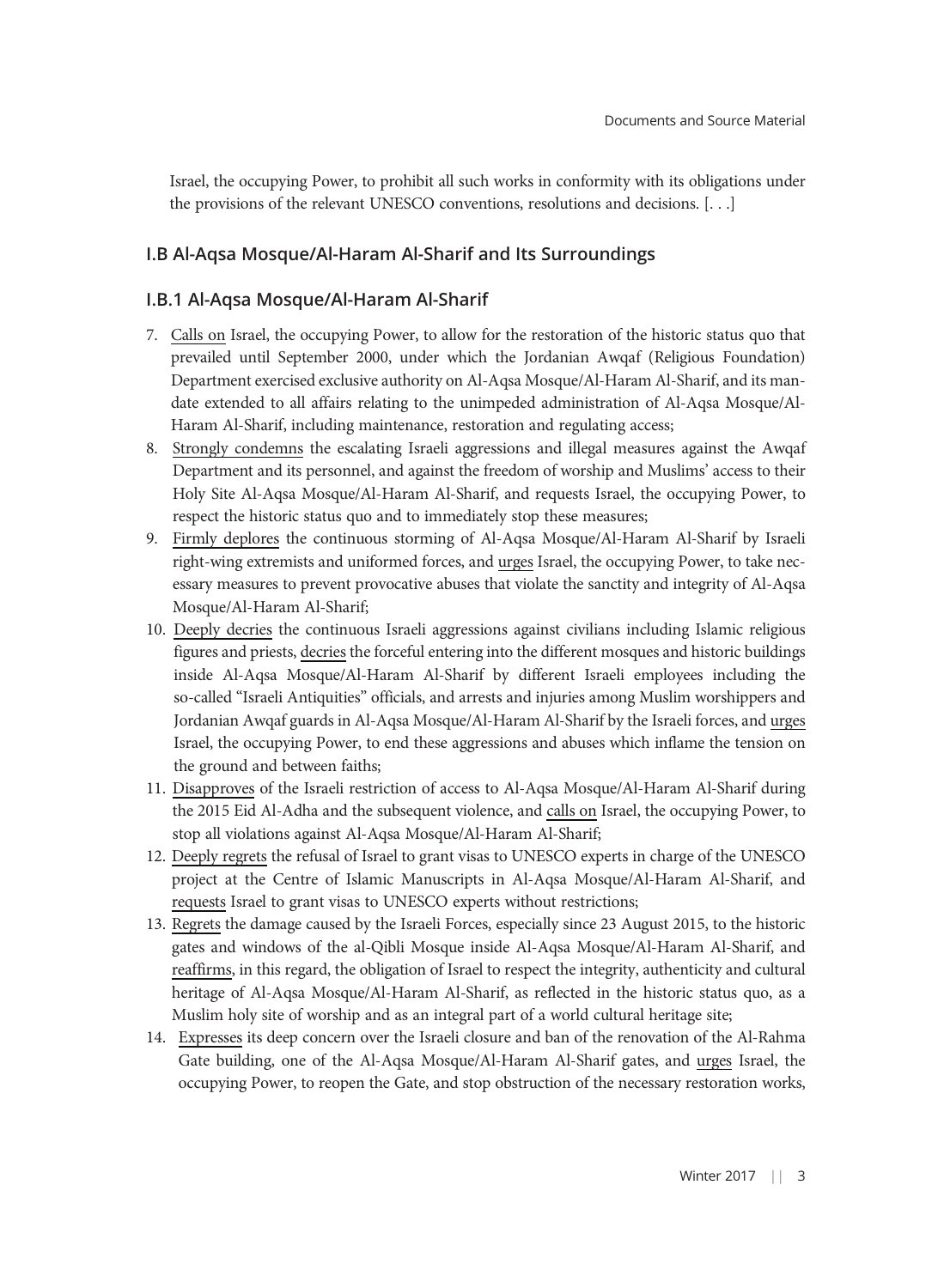in order to repair the damage caused by the weather conditions, especially the water leakage into the rooms of the building;

- 15. Also calls on Israel, the occupying Power, to stop the obstruction of the immediate execution of all the 18 Hashemite restoration projects in and around Al-Aqsa Mosque/Al-Haram Al-Sharif;
- 16. Deplores the Israeli decision to approve a plan to build a two-line cable car system in East Jerusalem and the so-called "Liba House" project in the Old City of Jerusalem as well as the construction of the so-called "Kedem Center," a visitor centre near the southern wall of the Al-Aqsa Mosque/Al-Haram Al-Sharif, the construction of the Strauss Building and the project of the elevator in Al-Buraq Plaza "Western Wall Plaza" and urges Israel, the occupying Power, to renounce the above-mentioned projects and to stop the construction works in conformity with its obligations under the relevant UNESCO conventions, resolutions and decisions;

# I.B.2 The Ascent to the Mughrabi Gate in Al-Aqsa Mosque/Al-Haram ash-Sharif

 $\left[ \ldots \right]$ 

- 19. Deprecates the continuing Israeli unilateral measures and decisions regarding the Ascent to the Mughrabi Gate, including the latest works conducted at the Mughrabi Gate entrance in February 2015, the instalment of an umbrella at that entrance as well as the enforced creation of a new Jewish prayer platform south of the Mughrabi Ascent in Al-Buraq Plaza "Western Wall Plaza," and the removal of the Islamic remains at the site, and reaffirms that no Israeli unilateral measures, shall be taken in conformity with its status and obligations under the 1954 Hague Convention for the Protection of Cultural Property in the Event of Armed Conflict;
- 20. Also expresses its deep concern regarding the illegal demolitions of Umayyad, Ottoman and Mamluk remains as well as other intrusive works and excavations in and around the Mughrabi Gate Pathway, and also requests Israel, the occupying Power, to halt such demolitions, excavations and works and to abide by its obligations under the provisions of the UNESCO conventions mentioned in paragraph 2 above;
- 21. Reiterates its thanks to Jordan for its cooperation and urges Israel, the occupying Power, to cooperate with the Jordanian Awqaf Department, in conformity with its obligations under the provisions of the 1954 Hague Convention for the Protection of Cultural Property in the Event of Armed Conflict, and to facilitate access of Jordanian Awqaf experts with their tools and materials to the site in order to enable the execution of the Jordanian design of the Ascent to the Mughrabi Gate in accordance with UNESCO and World Heritage Committee decisions, particularly 37 COM/7A.26, 38 COM/7A.4 and 39 COM/7A.27. [. . .]

# A2. HUMAN RIGHTS WATCH, "PALESTINE: CRACKDOWN ON JOURNALISTS, ACTIVISTS," NEW YORK, 29 AUGUST 2016 (EXCERPTS)

Since the habba began in October 2015, the number of Palestinian detainees in Israeli and Palestinian prisons and detention centers has increased significantly. Journalists, activists, and artists have been especially targeted for arrest, both by Israeli forces and the Palestinian Authority Security Forces. Whether voicing criticism in social media posts, news articles, television broadcasts,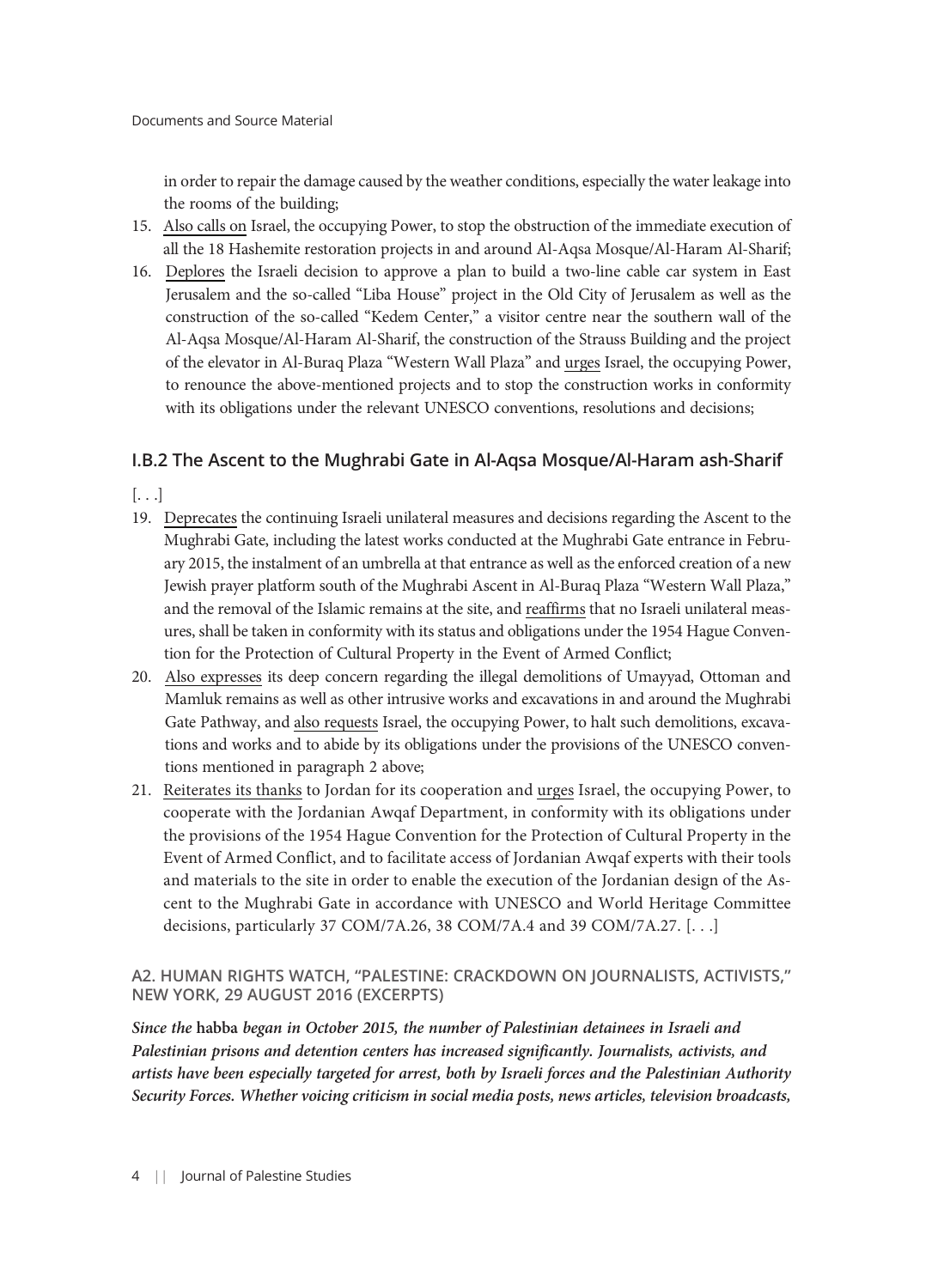or some other medium, Palestinians who speak up are susceptible to arrest for so-called incitement when criticizing the PA for colluding with Israel in the occupied Palestinian territories.

In August 2016, Human Rights Watch released a case study featuring the stories of Palestinians arrested and interrogated by PASF. Human Rights Watch interviewed journalists, activists, and musicians who were arrested for alleged incitement or criticism of the PA, arguing that their arrests violate freedom of speech. Presented below are excerpts from the report. It is available in full at [www.hrw.org.](http://www.hrw.org)

The Palestinian authorities in the West Bank and Gaza are arresting, abusing, and criminally charging journalists and activists who express peaceful criticism of the authorities. The crackdown directly violates obligations that [Palestine](https://www.hrw.org/middle-east/n-africa/israel/palestine) recently assumed in ratifying international treaties protecting free speech. [. . .]

Human Rights Watch documented five cases—two in the West Bank and three in Gaza—in which security forces arrested or questioned journalists, a political activist, and two rap musicians based on their peaceful criticism of the authorities. Four of those arrested, two in Gaza and two in the West Bank, say that security forces physically abused or tortured them. The authorities in Gaza denied the allegations, and in the West Bank the authorities said they could not investigate the allegations in the absence of a formal complaint. These crackdowns follow a pattern of violations of the right to free speech and due process that Human Rights Watch has documented in the past five years, most recently in [May 2015](https://www.hrw.org/news/2015/05/07/palestine-students-detained-political-opinions). In the West Bank, some progress has been made in protecting the rights of those arrested.

In Gaza, Hamas authorities detained and intimidated an activist who criticized the government for failing to protect a man with a mental disability; a journalist who posted a photograph of a woman looking for food in a garbage bin; and a journalist who alleged medical malpractice at a public hospital after a newborn baby died. In the West Bank, the Palestinian Authority (PA) arrested and charged activists and musicians who ridiculed Palestinian security forces for cooperating with Israel and accused the government of corruption. The offending statements were allegedly made in Facebook postings, graffiti, and rap songs.

In the abuse cases, activists and journalists said that security officers beat or kicked them, deprived them of sleep and proper food, hosed them with cold and then hot water, and made them maintain uncomfortable positions for long hours. In Gaza, two detainees said security officials made them sign commitments not to criticize the authorities without proper evidence. In the West Bank, both men arrested faced criminal charges, including defamation and insulting a public official.

These crackdowns on free speech and the use of torture violate the legal commitments that the PA assumed in 2014, when it ratified the International Convention on Civil and Political Rights (ICCPR) and the Convention Against Torture. They also violate provisions of the Palestinian Basic Law protecting speech. At a time when many Palestinians are critical of their leaders, the crackdowns have a chilling effect on public debate in the traditional news media, and on social media. These leaders have remained in power for a decade with no elections planned following a split that left Hamas controlling Gaza and the Fatah-dominated PA controlling the West Bank. [. . .]

The Palestinian penal code should be revised to eliminate criminal defamation, and any provisions that criminalize insulting public officials, Human Rights Watch said. Pending those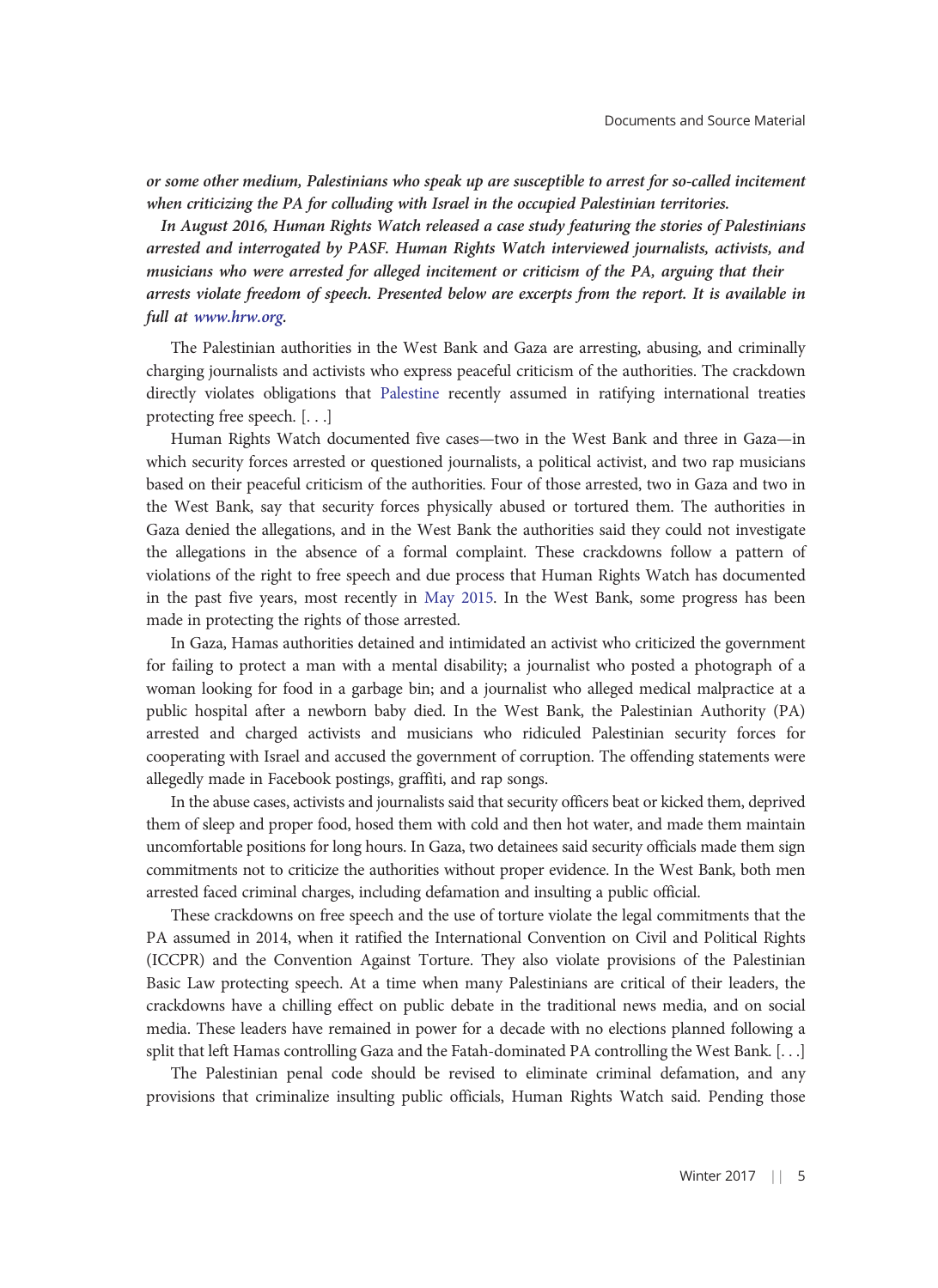revisions, security officers and prosecutors should refrain from enforcing criminal defamation laws and stop arresting people based on their speech and writing. Authorities in Gaza and the West Bank should take measures to prevent abuse by security forces and should investigate and prosecute those responsible.

"In the absence of elections, Palestinians are stuck with the same leaders who took power a decade ago," Bashi [Israel and Palestine country director at Human Rights Watch] said. "At the very least, those leaders should listen to criticism, not punish it." [. . .]

#### Gaza

#### AYMAN AL-ALOUL

Ayman al-Aloul worked as a journalist for Iraqi and Gulf-based television stations and is also a civil servant, receiving a salary from the Fatah-controlled Palestinian Authority (PA), the Hamas rival. Al-Aloul said that on the evening of January 3, 2016, men who identified themselves as security officials arrested him at his home in Gaza City, confiscated his cell phone and two laptop computers, and took him to Gaza's Ansar Prison. Interrogators ordered him to reveal the passwords for his social media accounts and cell phone, which they searched.

Referring to his postings, they accused him of distorting Hamas's image, he said. They also asked him about a photograph he posted on Facebook showing a woman looking through a garbage bin for food and a post critical of Hamas for failing to stop a man from walking into Egypt for medical treatment after he failed to receive permission to leave Gaza, whose borders are mostly closed. Egyptian soldiers shot and killed him. Al-Aloul also said the interrogators asked him about an [interview](http://www.youtube.com/watch?v=KJ3CgGXapTQ&app=desktop) he gave to al-Aqsa Television, affiliated with Hamas, in which he responded to allegations that the PA is paying him to criticize Hamas. In response, he had said sarcastically, "If any one of you (Hamas) pays me, I promise to shut my mouth. How could I shut up without anyone paying me a shekel?!" Referring to that comment, his interrogators accused him of extortion.

He said that interrogators blindfolded him and made him sit for hours in a child's chair, in a cold room, without proper clothing or food, then repeatedly slapped him on the back of his neck and accused him of being a foreign agent. On the second day of his interrogation, they transferred him to the military prosecution, where security officers told him he could ask for a lawyer but that it was not necessary. Al-Aloul said he agreed not to request a lawyer. They held him for eight days, allowing visits on the last day from the International Committee of the Red Cross (ICRC) and local Palestinian human rights organizations.

Security officers released him on January 11, after making him sign a commitment not to deviate from custom, tradition, and Islamic law, to be respectful, and to conform to behavioral norms. They did not give al-Aloul a copy.

Security officials apparently continued to monitor his writings and speech, he said, and sent him warnings to stop working as a journalist. Al-Aloul said that a colleague at an office from which he had worked told him that someone who identified himself as representing the internal security service called him and told him not to allow al-Aloul to continue working out of his office space. Another friend of al-Aloul, Nihad Nashwan, who has professional dealings with Gaza's Internal Security service, told Human Rights Watch that, at a meeting unrelated to al-Aloul's case, after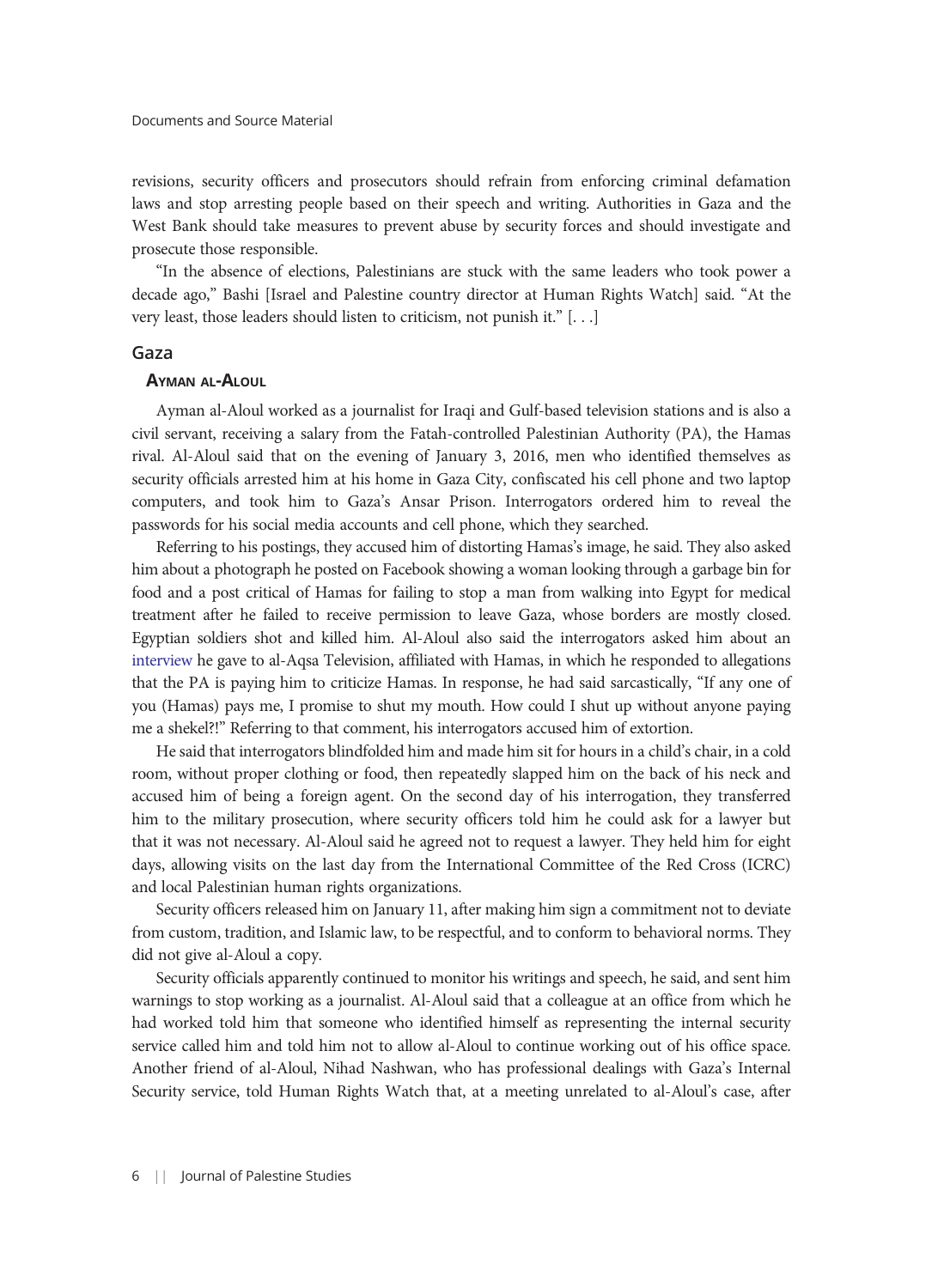al-Aloul's release, Abu Khaled Oda, the head of internal security, told him to tell al-Aloul to stop working as a journalist.

Al-Aloul said that since his detention, he has moderated his criticism of Hamas but continues to comment on Facebook. He said he received warnings from people he did not know, in response to Facebook postings critical of Hamas, and that he assumed those warnings, some of which referred to his detention, came from the security forces. After posting a comment on February 25, referring to an internal dispute between Hamas's military and political branches, he received a comment that he "seems to be itching for another injury." On April 18, after a post in which he criticized the government for compensating the families of those killed by Israel but not supporting ordinary people in need, he received a comment on Facebook, also from someone he does not know, saying, "Mr. Ayman! Won't you stop talking about such issues? Did you forget your commitment before being released from Ansar Prison?"

#### RAMZI HERZALLAH

Ramzi Herzallah is a 28-year-old employee of a currency exchange business who belonged to Hamas's armed wing until 2011, when he ended his Hamas affiliation. On January 1, 2016, officials at the public prosecutor's office summoned him and told him that the Interior Ministry had filed a complaint, alleging that he had slandered ministry officials over Facebook. The offending post was a video in which Herzallah criticized Hamas authorities for the case that al-Aloul had discussed, in which security officers failed to prevent a man from crossing the Gaza-Egypt border without permission. After a few hours, officials released Herzallah.

Two days later, at about 6 P.M., five uniformed men arrived at his house in Gaza City and identified themselves as members of the internal security apparatus, he said. They produced search and arrest warrants and searched his house. They confiscated two of his computers and a cellphone, blindfolded him, and took him to Ansar Prison, refusing to give the reason for his arrest. Men he could not identify then repeatedly slapped his face, until security officers removed his blindfold and took him to a room to await interrogation.

At 4 A.M., masked interrogators arrived and accused him of collaborating with the rival Fatah faction and Egyptian intelligence. The interrogators demanded his social media passwords, then told him they were deactivating his Facebook account to prevent discussion of his arrest there. They ordered him to unlock his cell phone.

Herzallah said that they also made him sit in a child's chair, where he spent three days with only brief bathroom breaks. They gave him food, but if he fell asleep, interrogators would slap him awake. Interrogators accused him of a pro-Fatah bias, opened his laptop, asked him about the source of some of his Facebook posts, and slapped him and pushed his head against a wall when he argued with them over his writing.

Herzallah said they permitted him to request a lawyer but he declined, saying that he was defending the population of Gaza by writing critically about issues and that he could defend himself, too. He said that initially authorities refused to allow human rights organizations to visit him, but on the seventh day, he received visits from the ICRC and the ICHR [Independent Commission for Human Rights]. They permitted his family to visit him the following day.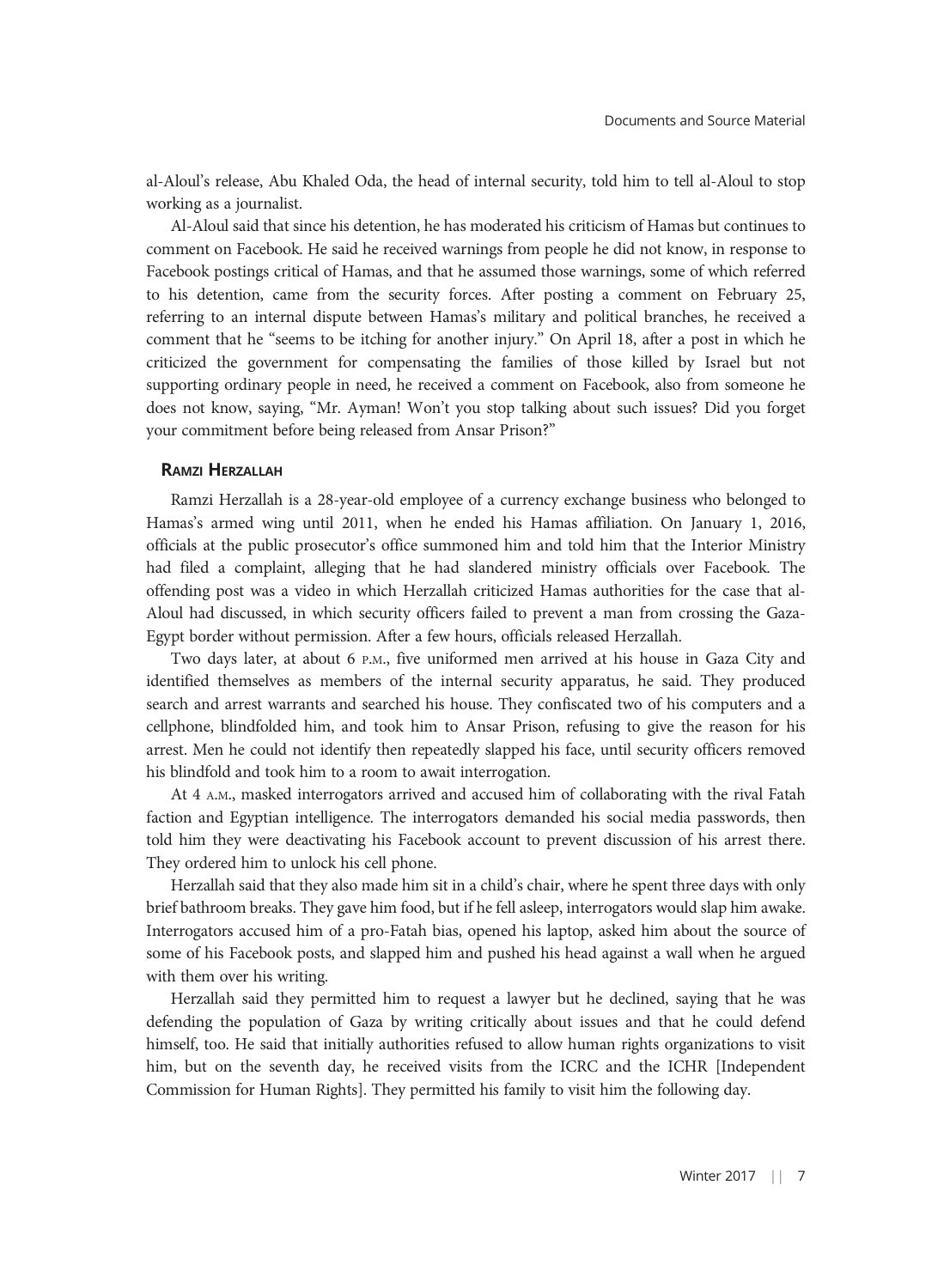They released him on January 11, telling him that while he could express criticism, he could not insult the government, and had to report back to internal security in two weeks.

For the next week, he said, he refrained from making public statements or postings of a political nature. He reported back to internal security about two weeks after his release, together with Ayman al-Aloul with whom he is friendly, and at the meeting security officials warned him that they are monitoring his Facebook account.

Herzallah said he was told to sign two documents during his detention: a confirmation that officials were charging him with "harming revolutionary unity" and a commitment, upon his release, not to insult government officials. He did not receive copies of either document, and has not been approached by security forces since. [. . .]

#### West Bank

#### **MUTAZ ABU LIHI**

Mutaz Abu Lihi is a 21-year-old media student at Al-Quds University in the West Bank and a former member of the rap group Min al-Alef Lal Ya ("From A to Z"). On the morning of November 21, 2014, he said, Palestinian security officials took him from his home to intelligence agency headquarters. They asked him questions about his political affiliation and personal habits and accused him of writing graffiti against Palestinian president Mahmoud Abbas. Abu Lihi said that an interrogator tied his hands, made him sit under a desk and threatened him with a gun. Security officials hit him with a wooden stick and a plastic pipe. An interrogator who identified himself as Husam Abu Saif offered to release Abu Lihi if he would agree to collect intelligence information, but he refused, he said, and was released later that day.

He said that after his release he received multiple phone calls from Abu Saif, and that intelligence officials came to his house. He went into hiding for four days and then surrendered at intelligence headquarters on November 25. Security officers held him there for two days, during which they beat and kicked him in his groin area, despite a pre-existing medical condition there, punched him, and cursed him. They asked him why he writes against the Palestinian president and told him that if he confessed to spray-painting the word, *intifada* (uprising), they would release him. He signed a confession and was allowed to leave.

Security forces arrested Abu Lihi a third time on January 12, 2015, and held him for 24 days, taking him, on January 19, before a judge, who approved extending his detention. Abu Lihi said that security officers accused him of writing graffiti, including slogans such as "Abbas Leave," "Down with Oslo," a reference to the interim peace accords that created the PA, "Gaza is closer than Paris," a reference to the separation between the two parts of the Palestinian territory, and pro-Hamas slogans. Abu Lihi said his interrogators told him they would not release him unless he confessed or implicated his friends.

He said that four or five officers made him remove his clothing, then opened the windows to the winter air, and beat him with their hands and a fire extinguisher pipe. They broke his teeth, doused him with cold water and then hot water, and beat him in his groin. They did not give him adequate food and beat him again on February 5, the day they released him. [. . .]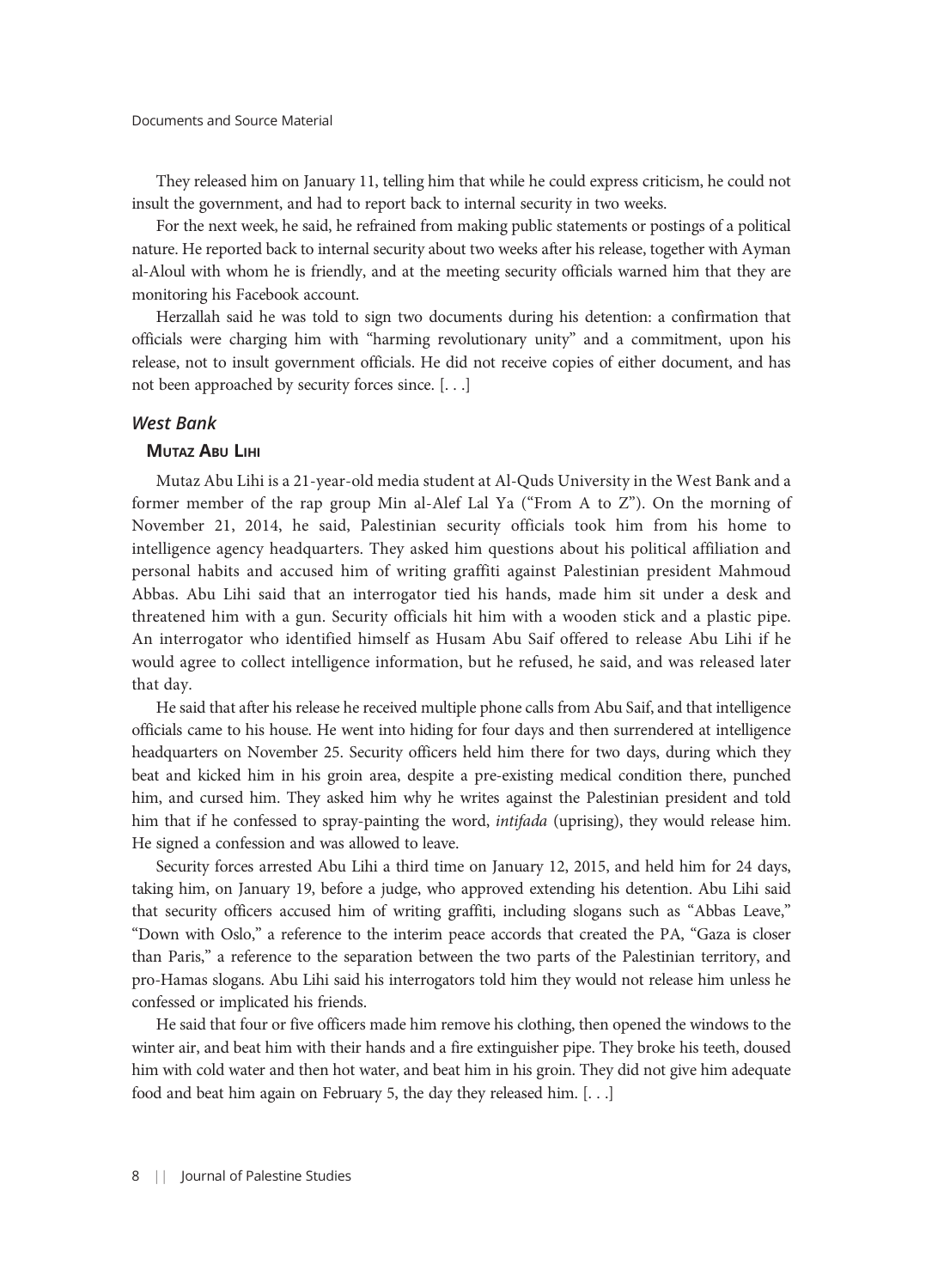According to court documents reviewed by Human Rights Watch, the Palestinian prosecution charged Abu Lihi and his fellow rappers with creating strife, under Article 150 of the penal code, and criticizing a higher authority, under Article 195. The prosecution said that Abu Lihi and others sprayed outdoor graffiti whose content was "defamatory sentences that include insults . . . directed personally against the president of the State of Palestine and against the authorities." Since his release, Abu Lihi said, he has attended multiple court hearings related to the charges, with the next one scheduled for September.

"I have been going to one court hearing after another, but the witnesses never come," Abu Lihi said. "Every time they hold a court hearing, I have to miss classes and work." He said that he had missed final exams due to his 2015 detention and had to repeat the semester. He has stopped making music.

"I don't want to get in trouble like the rest of my friends who sang about freedom," Abu Lihi said.

#### MAJD KHAWAJA

Majd Khawaja, 22, had been a member of the rap group Min al-Alef Lal Ya together with Abu Lihi. On November 19, 2014, security forces arrested and held him for three days, he said. They interrogated him at intelligence headquarters and accused him of painting the word, intifada (uprising) on a wall. He said that one of his interrogators kicked him in his left leg, the site of a bullet wound injury from 2013, causing nerve damage and difficulty moving his leg. He was limping at his interview. Human Rights Watch reviewed a medical report that referred to the preexisting injury. Khawaja said security officials informed his parents of his arrest but did not allow him to see a lawyer.

Khawaja said that following his arrest, an intelligence officer ordered him to return to intelligence headquarters. After hiding out for a few days, he surrendered on January 18, 2015. Interrogators accused him of having weapons and planning to smuggle people into Jordan. Interrogators also asked him about a song about corruption he had recorded, which was written by his friend Wasim. The words include: "Dear President, I wish you could understand these words. A third intifada while you are sleeping and dreaming." The interrogators told him that singing against the PA is considered to be a criminal offense.

Security officers took him to court to extend his detention, he said. At the court hearing the prosecution produced signed confessions that Khawaja said were forged. They also charged him with insulting a higher authority and creating internal strife, related to alleged graffiti criticizing President Abbas. He was released on February 1, 2015, and is being tried together with Abu Lihi.

Khawaja said he lost his job as a security guard after missing work during his detention and that he has trouble standing because of the leg injury. Since his release, he has received calls from unidentified people warning him to stop releasing songs. He said that someone hacked the group's YouTube account and deleted its songs. The other members of the group no longer rap out of fear, but he continues to sing and record in his own name.

"We had a song, "Fasad," (Corruption), in 2013, before we got arrested," Khawaja said. "It was on my personal page. It was deleted while I was in prison. We don't know who deleted it on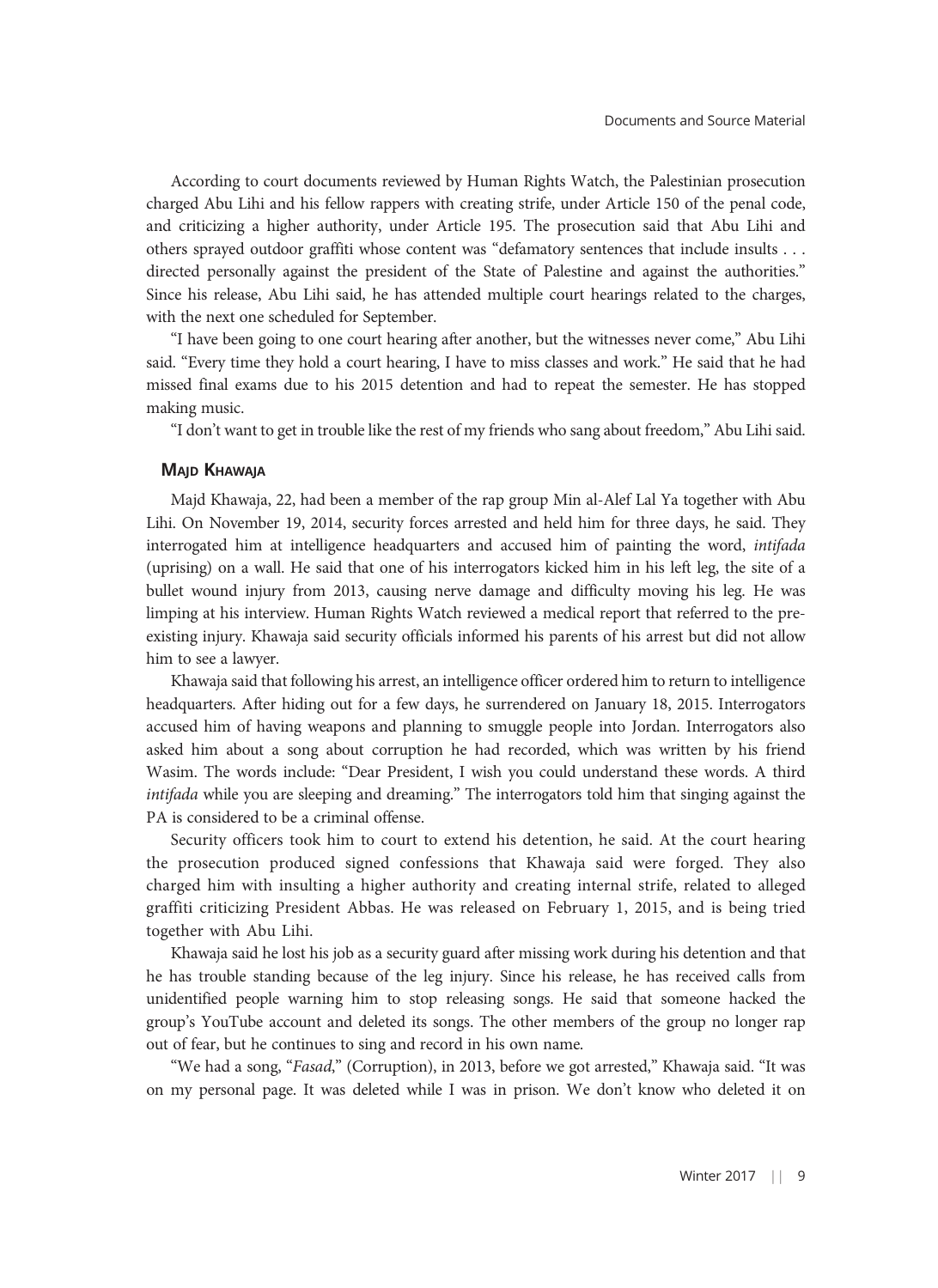YouTube. It did not have bad words or target specific people. It was about corruption by the PA in general."

Khawaja said he and others are now self-censoring, trying to communicate using hints or code words to avoid further arrests:

"I still [rap](http://https://youtu.be/dEnb4iKSikk) politics, but I am more conscious about the choice of words, and I sometimes publish things under different names," he said. [. . .]

#### Response from Palestinian Authorities

Human Rights Watch interviewed by telephone a Hamas spokesman, Ghazi Hamad, and Brigadier-General Mohammad Lafi, an inspector at the Interior Ministry in Gaza. Hamad offered to meet with Human Rights Watch in person to discuss the case, but for several years Israel has refused to allow Human Rights Watch staff to enter Gaza, and Egypt keeps its border with Gaza mostly closed and has refused Human Rights Watch's request to cross it.

Hamad denied that security officials torture detainees or made anyone sign commitments to refrain from publishing insults or other criticism of government or military officials. He said that they allow the ICRC, the ICHR, and local human rights groups to visit prisons and monitor treatment, and that in light of complaints from such groups, the authorities have imposed stricter regulations on the security forces. He said that the authorities in Gaza do not arrest people based on political activity:

"We arrest people for criminal offenses," Hamad said. "People have the freedom to believe and support whoever they want. We make the arrests if they try to use force against society."

Lafi, of the Interior Ministry, said that authorities respect the right to freedom of speech, and that they follow the rule of law in cases in which people insult others or "libelously attack people in order to instigate public strife." He said that the political split between Fatah and Hamas and the movement restrictions imposed by Israel "create a unique situation where public disorder and political disagreements and strife can have a detrimental impact on the people."

He also said that security officials are trained in international humanitarian law by the ICRC, and are trained in human rights, and that all security units are inspected by the Interior Ministry.

"We have very strict regulations," he said. "We refuse any form of verbal or physical violence. As an inspector, I regularly make unannounced visits; we receive complaints and investigate them; and we have human rights organizations visiting the detention centers." [. . .]

Human Rights Watch also met with PA officials in the West Bank, including the Palestinian attorney general, the chief military prosecutor, and the foreign minister. [. . .]

Speaking generally, all three officials noted the progress the PA has made, no longer trying civilians in military courts, since 2011, including for speech-related crimes.

Attorney General Ahmed Barrak said that he tries to minimize prosecutions for insulting a higher authority or public official, and that his office closes hundreds of complaints without filing charges. Some of those complaints, Barrak said, come from security officials who accuse others of defaming or insulting them. He said he uses his discretion to prosecute only the most "serious" cases but would not say what his criteria are.

He acknowledged the significance of Palestine's ratification of the ICCPR but said that as attorney general he remains subject to and is required to enforce existing domestic law and its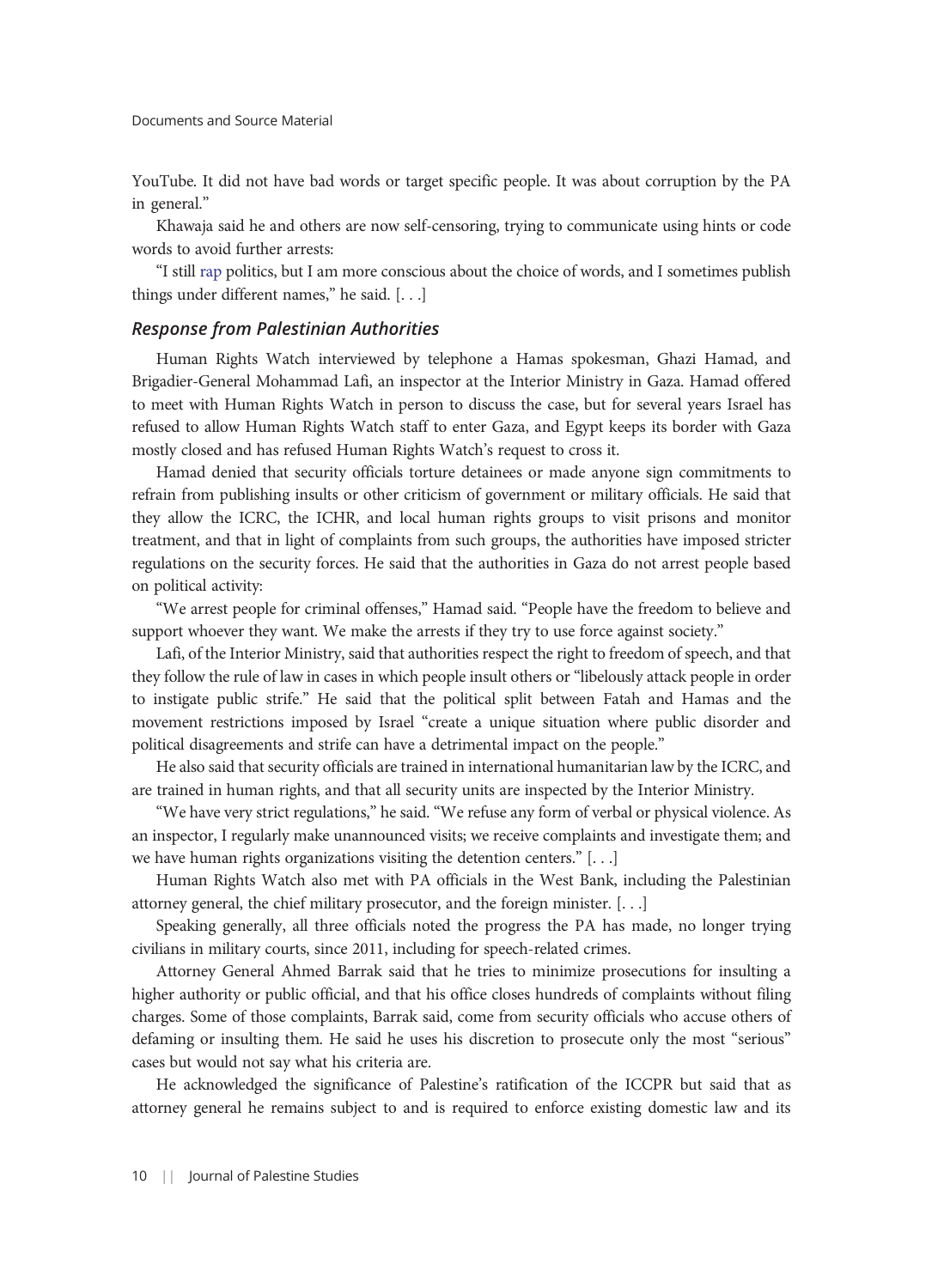criminalization of certain kinds of speech, until those legal provisions are repealed. When asked why he does not use his discretion to avoid prosecuting people for insulting officials, he said, "I am forced to apply those laws until they are changed." He added that limitations on free speech are necessary in any country, "otherwise there will be anarchy."

Major General Ismail Faraj, the chief military prosecutor, said that his office has been working to modernize the Palestinian security forces and that any violations of the law are the acts of individuals rather than part of a policy. "We are not perfect," he said, but "any member of the security force who does not obey the law is prosecuted." Faraj said that his office encourages members of the public to submit complaints in cases of abuse and takes measures to reassure them that they will not be subject to retaliation. When asked, however, about cases like that of the rappers, who said they will not issue a complaint out of fear, he said that in the absence of a complaint his office cannot investigate. He agreed to look into the allegations against security forces presented to him by Human Rights Watch informally, but he did not subsequently provide additional information.

In response to a question about whether security forces monitor social media, the spokesman for the security forces, Major General Adnan Damiri, said they do, to monitor "terrorist" activity. [. . .]

#### A3. AGAINST CANARY MISSION, "UNIVERSITY FACULTY CONDEMN CANARY MISSION BLACKLIST," SEPTEMBER 2016

In May 2015, the Canary Mission database emerged as a blacklist of U.S.-based activists, students, and academics supporting Palestinian rights. Having begun with a list of around fifty individuals, the website now publishes bios, photos, social media accounts, and e-mail addresses for hundreds of individuals, hoping to keep pro-Palestinian activists from landing jobs and other opportunities.

While the Canary Mission's founders remain anonymous, observers liken the website to projects like David Horowitz's Freedom Center and similar initiatives targeting Palestine solidarity groups and pro-Palestinian individuals. In September 2016, after the Canary Mission added 100 new individuals to its database, more than 1,000 professors signed onto a letter condemning what they called the group's "McCarthyist tactics." The letter urges universities and employers to disregard and denounce the Canary Mission.

The signatories—including Noam Chomsky, Rabab Abdulhadi, Robin D. G. Kelley, Sherene Seikaly, Richard Falk, Shira Robinson, John Mearsheimer, and Steven Salaita—represent an array of academic expertise, reflecting the growing ties between Palestinian activists and other liberation movements. The text of the letter is presented below. It is available, along with the full list of signatories, at [againstcanarymission.com](http://againstcanarymission.com/).

As faculty who serve, have served, or are likely to serve on an admissions committee at graduate and undergraduate university programs across the country, we unequivocally assert that the Canary Mission website should not be trusted as a resource to evaluate students' qualifications for admission. We condemn Canary Mission as an effort to intimidate and blacklist students and faculty who stand for justice for Palestinians.

Canary Mission is a website and social media initiative designed to slander student, faculty, and community activists for Palestinian rights as extremist, anti-Semitic, and sympathetic to terrorism.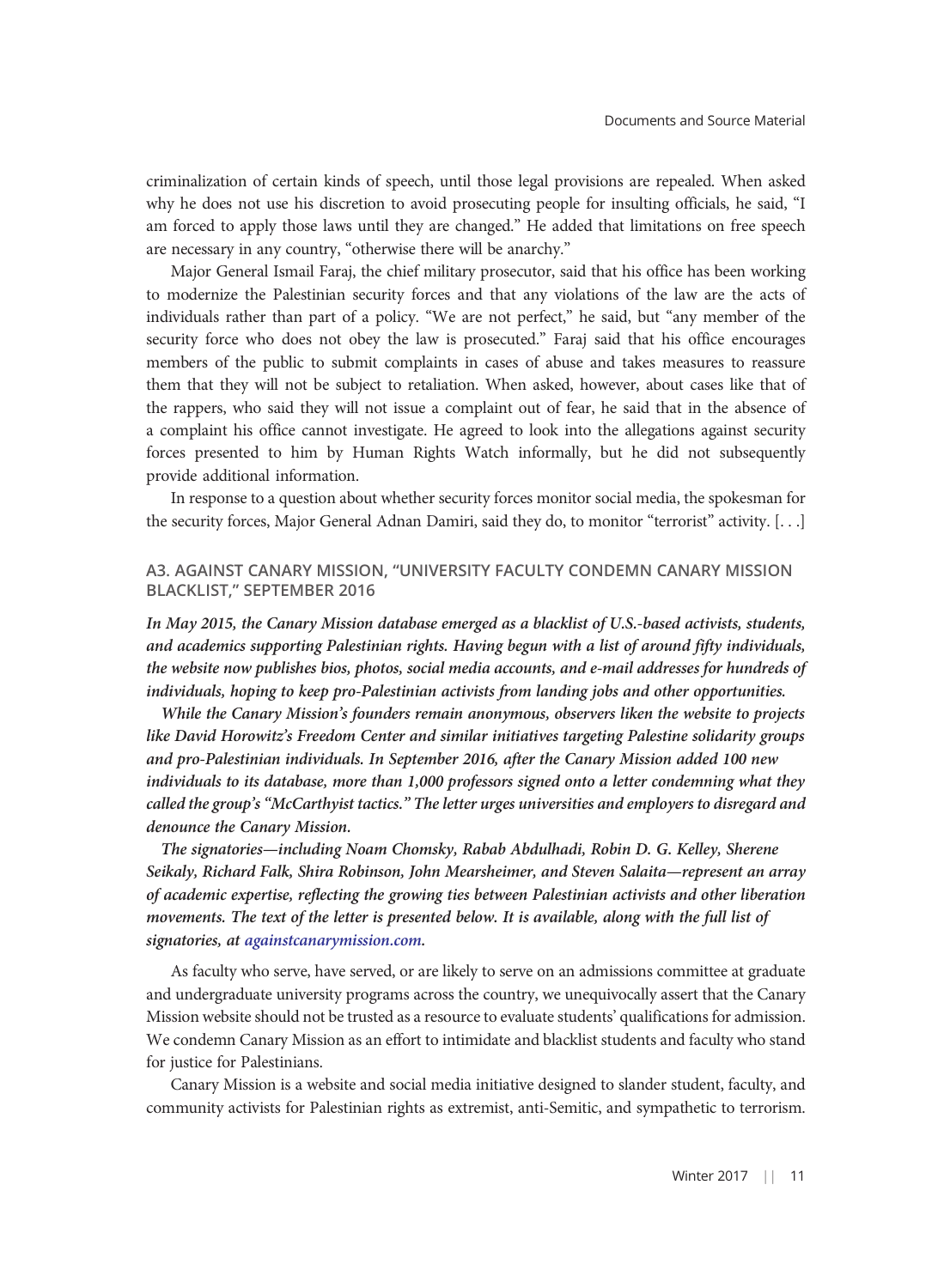By publicizing the names, social media accounts, employment history, and other personal information about student activists, Canary Mission mobilizes a small online community of pro-Israel advocates to harass and threaten these activists. Over the past six weeks, the now two-yearold Canary Mission site has added over 100 new students to its blacklist. As of this writing, in the first half of 2016, Canary Mission has on over 30 occasions tweeted the names of employers in order to rally their followers to intimidate students. In a few cases, Canary Mission also has contacted the prospective graduate schools of these students, claiming without evidence that the students are anti-Semites, terrorists, or both. The goal of their campaign is to use fear and intimidation to pressure activists to cease their human rights advocacy. Though the creators of Canary Mission remain anonymous, it has been linked to, and utilized by, such well-known individuals as Daniel Pipes and David Horowitz, who have been labeled as purveyors of hate speech by the Southern Poverty Law Center.

Although, as individual faculty, we hold a range of viewpoints on Israel-Palestine, we recognize that student advocacy for Palestinian human rights is not inherently anti-Semitic, and that such advocacy represents a cherished and protected form of free speech that is welcome on college campuses. We reject the McCarthyist tactics used by Canary Mission. Canary Mission's aim is to damage these students' futures, and to punish them for their principled human rights activism. We urge our fellow admissions faculty, as well as university administrators and all others, [to join](https://goo.gl/forms/N1wyZt33SHEJDvzv1) [us in signing and standing against such bullying](https://goo.gl/forms/N1wyZt33SHEJDvzv1) and attempts to shut down civic engagement and freedom of speech.

#### ARAB

#### B1. BADIL, "ISRAELI FORCES TARGETING PALESTINIAN YOUTH IN THE WEST BANK," BETHLEHEM, 23 AUGUST 2016

In August 2016, BADIL Resource Center for Palestinian Residency and Refugee Rights released a briefing on Israel's targeting of Palestinians in the Dahaysha and al-Fawar refugee camps where more than 50 youths were shot and injured over a six-week period from July to August. The briefing highlights unlawful threats made by the Israeli commander in the Dahaysha area, who is known to locals as "Captain Nidal," implying a policy of shooting to injure and permanently disable Palestinian youths (see Selections from the Press in JPS 46 [2] for more). In the brief, BADIL argues that the Israeli commanders are using unjustifiable lethal force against Palestinians. The text of the brief is presented below. It is available online, with footnotes, at [www.badil.org.](http://www.badil.org/en/publication/press-releases/77-2016/4629-pr-en-230816-37.html)

The systematic targeting of Palestinians, particularly youth, by Israeli military forces throughout the occupied Palestinian territory (oPt) has intensified since the beginning of 2016. This targeting has taken the form of injuries and arbitrary killings by the use of live ammunition by the Israeli army in the context of arrest campaigns, military raids and random wide searches which usually trigger clashes. The preliminary investigation conducted by BADIL Resource Center for Residency and Refugee Rights (BADIL) shows that these actions represent an Israeli policy that constitutes a grave breach of international law and could amount to an international crime. While these actions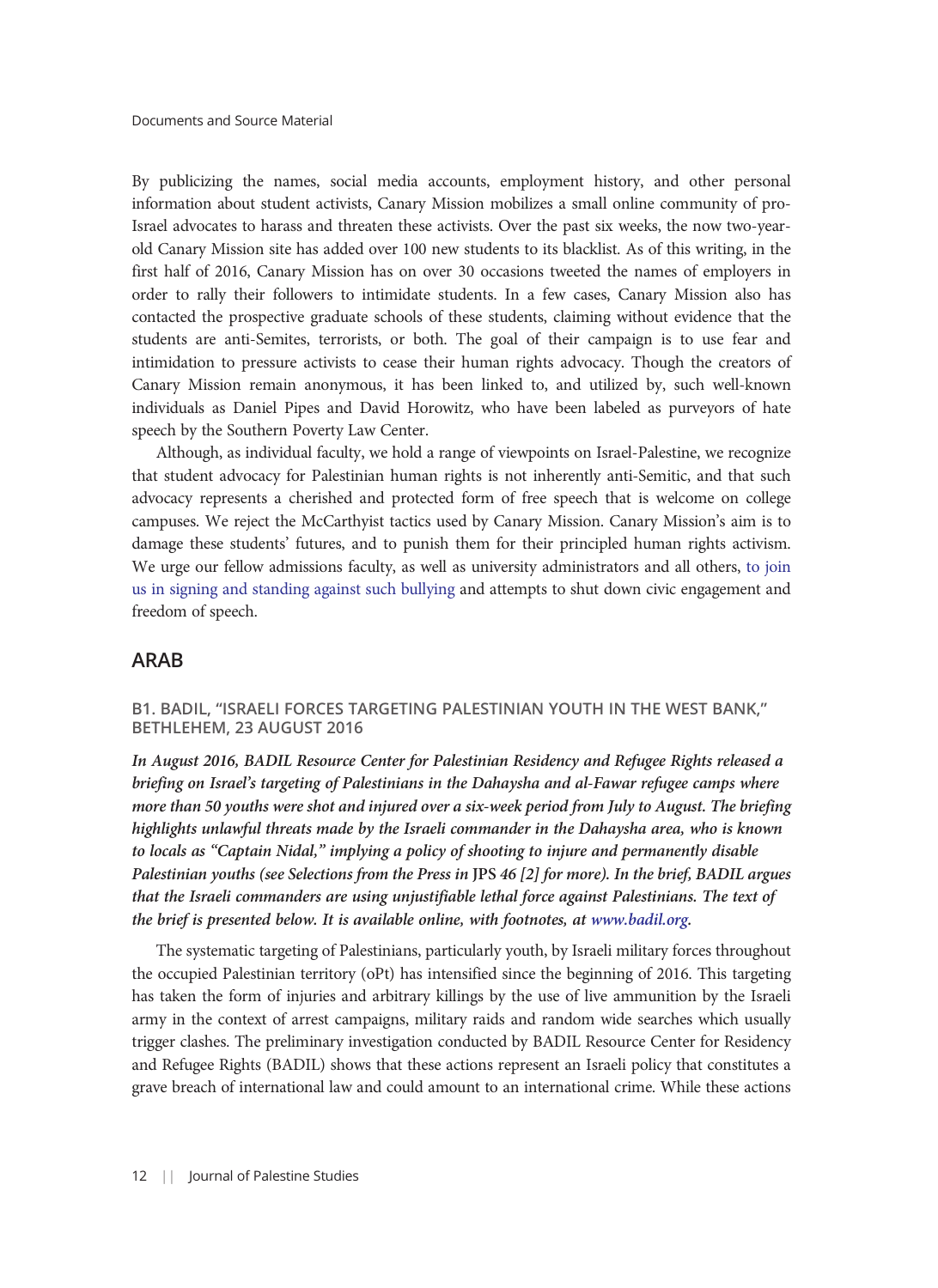require international investigation, in particular by the International Criminal Court, the Palestinian National Authority must also take protective measures, especially considering that most of the breaches have been committed in the so-called Area A.

BADIL initiated an ongoing investigation into the events and actions carried out by Israeli forces in the West Bank, particularly in the Palestinian refugee camps that have been significantly targeted throughout July and August 2016. Preliminary examination of the actions in Dheisheh (Bethlehem) and al-Fawwar (Hebron) demonstrates the excessive use of force by the Israeli forces against Palestinian youth, and the residents of the refugee camps more generally. Further and more significantly, these actions have no grounds in international law given the circumstances in which force is being used and the kinds of weapons and ammunition employed.

Dheisheh refugee camp was raided three times by Israeli forces between the end of July and mid-August. During these three incursions 18 youth aged between 14 and 27 were shot in their legs, 8 of which were shot directly in the knee and several more in both legs. Four other youth from areas around Dheisheh were also shot in their legs during these incursions. On 22 August, Israeli forces raided the city of Doha, adjacent to Dheisheh, and shot at least one young person next to the camp. Since the beginning of 2016, 30 people have been shot with live ammunition in Dheisheh camp, the majority in their legs and knees. Medical sources have reported that these injuries cause both permanent and temporary disabilities. In addition, at least 83 people have been shot with live ammunition in the Bethlehem area during this period.

In the case of Dheisheh camp, the unjustified injuries were accompanied by threats from the Israeli commander responsible for that area, known as "Captain Nidal." Captain Nidal made threats to youth from Dheisheh before, during and after the raids, and during interrogations and arrests. He made statements about his intention to injure the youth of the camp, including: "I will make all the youth of the camp disabled," "I will have all of you walking with crutches and in wheelchairs," "I will make half of you disabled, and let the other half push the wheelchairs," and "I will make all of you stand in line at the ATM waiting for your disability subsidies and assistance." One of the injured youth told BADIL that Captain Nidal told him to tell his friends that "Nidal will make all of you disabled."

These threats indicate that these actions are not accidental or isolated incidents, but rather result from a systematic Israeli military policy aimed at suppressing resistance, terrorizing Palestinian youth, and permanently injuring them and/or causing significant damage to their physical and mental well-being. The explicit threats by the Israeli army leadership show the willingness to commit criminal acts and raise significant concerns about the adherence of the Israeli forces to the tenets of international law.

Al-Fawwar refugee camp, located south of Hebron, was raided by the Israeli forces at dawn of 16 August 2016. During the invasion, which lasted around 24 hours, a 17-year old Palestinian was shot dead and 45 were injured. Israeli forces also ransacked homes and placed snipers on rooftops across the camp. In response to this incursion, clashes with the camp residents and youth erupted. The Israeli army responded with live ammunition, tear gas and rubber-coated bullets. Further, they did not permit medics to treat those injured and prevented a Palestinian ambulance from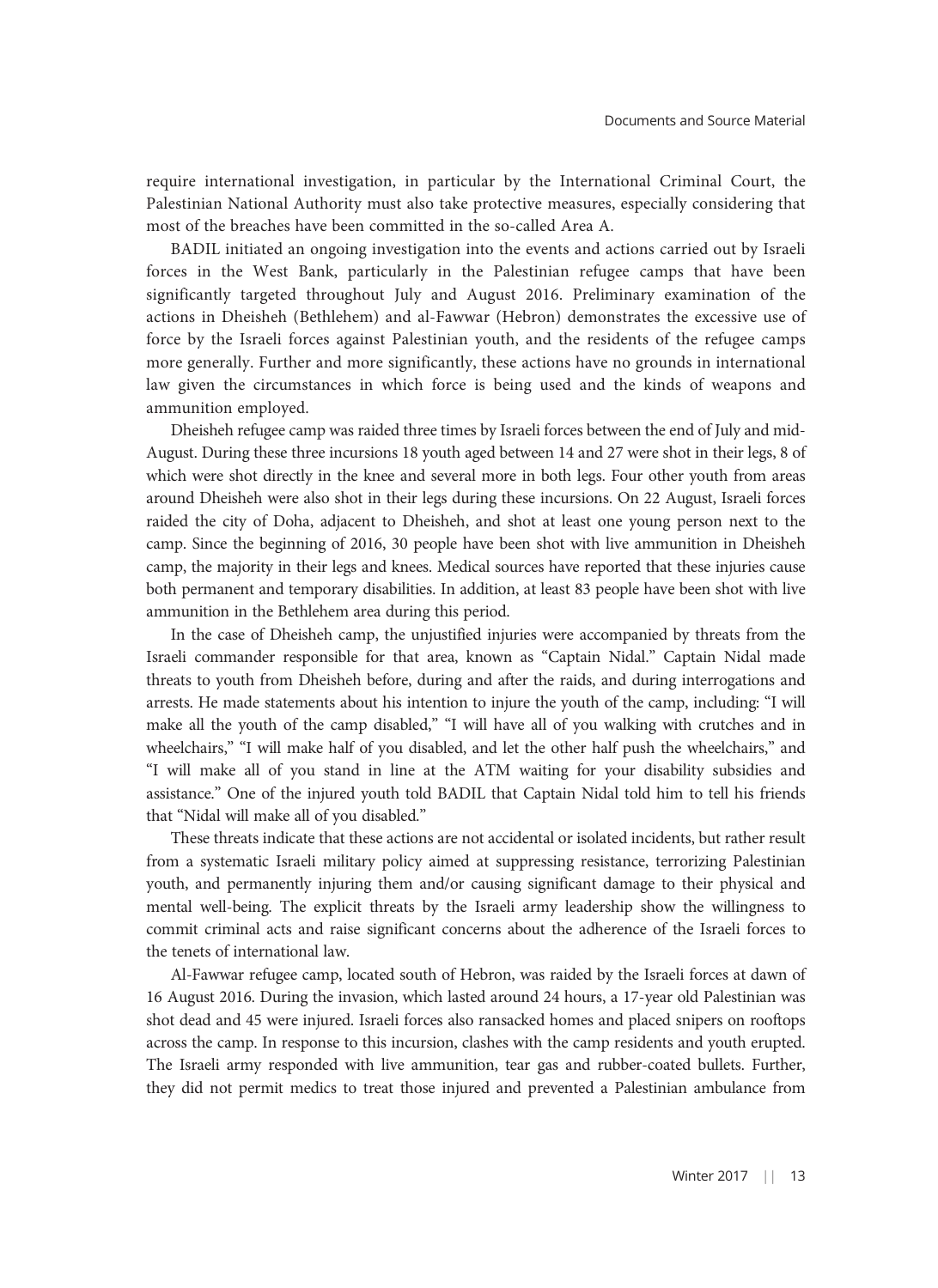evacuating a seriously injured young man. Some of those injured reported the use of explosive bullets by the Israeli army, which are illegal according to international law.

The escalating use of excessive force against Palestinians by Israel is alarming and illegal, as under international law. Providing that the Israeli military forces are not the initiators, the use of firearms is only permitted as a last resort in cases of imminent threat of death or serious injury or for selfdefense, and the use of force must be strictly necessary and proportionate. Moreover, firearms should only be used when other measures have proved insufficient. The use of lethal force against Palestinians in this case does not fall under the justified grounds for using firearms and is therefore illegal. The aforementioned attacks are also prohibited by International Human Rights Law, which states that "violence to life and person, in particular murder of all kinds, mutilation, cruel treatment and torture" is prohibited, and are also a grave breach of the Fourth Geneva Convention considering the 'protected' status of the Palestinians who have been targeted. Article 32 of the Fourth Geneva Convention explicitly says that "prohibition applies not only to murder, torture, corporal punishments, mutilation [. . .], but also to any other measures of brutality whether applied by civilian or military agents."

These cases of intentional wounding, when added to the comparable actions happening in refugee camps such as Aida, al-Arroub, Kalandia, Am'ari and the West Bank at large, prove that these incidents amount to a systematic policy and an implementation of Captain Nidal's threats. These willful and grave breaches of international law trigger the obligations of third party states and other mandated agencies to put an end to this climate of impunity under which Israeli forces and its officials operate.

#### B2. ADDAMEER, "DARING TO POST: ARRESTS OF PALESTINIANS FOR ALLEGED INCITEMENT," RAMALLAH, 24 AUGUST 2016 (EXCERPTS)

In the period since the outbreak of the Palestinian habba in September 2015, a new charge has appeared as grounds for arrest, the accusation of "incitement to violence." In this briefing, Addameer Prisoner Support and Human Rights Association explores the close collaboration between the Shin Bet, Israeli police, and Israel Defense Forces in monitoring and apprehending Palestinians who publish materials deemed a threat to Israeli security, with increased surveillance of Palestinian social media accounts reaching the point of liaising with the executives of Facebook (see Palestine Unbound in JPS 46 [2] for more). Addameer's brief explores the legal grounds the Israeli government employs as justification for its surveillance and monitoring of Palestinians, and argues that Palestinians are criminalized for expressing their frustrations with the illegal military occupation. Excerpts from the document are presented below, and it is available in full at [www.addameer.org.](http://www.addameer.org/sites/default/files/publications/arrests_of_palestinians_for_alleged_incitement.pdf)

Since the beginning of October 2015, with the start of the so-called "Third Intifada," the number of Palestinian detainees in Israeli prisons and detention centers has increased significantly. A new phenomenon has started to appear in significant portion as a ground for arresting Palestinians, the accusation of "incitement," whether on social media or TV channels. The Israeli government has accused the Palestinian society of "glorifying" death among Palestinians. A debate has emerged trying to explain all sorts of religious, ideological or psychological reasons behind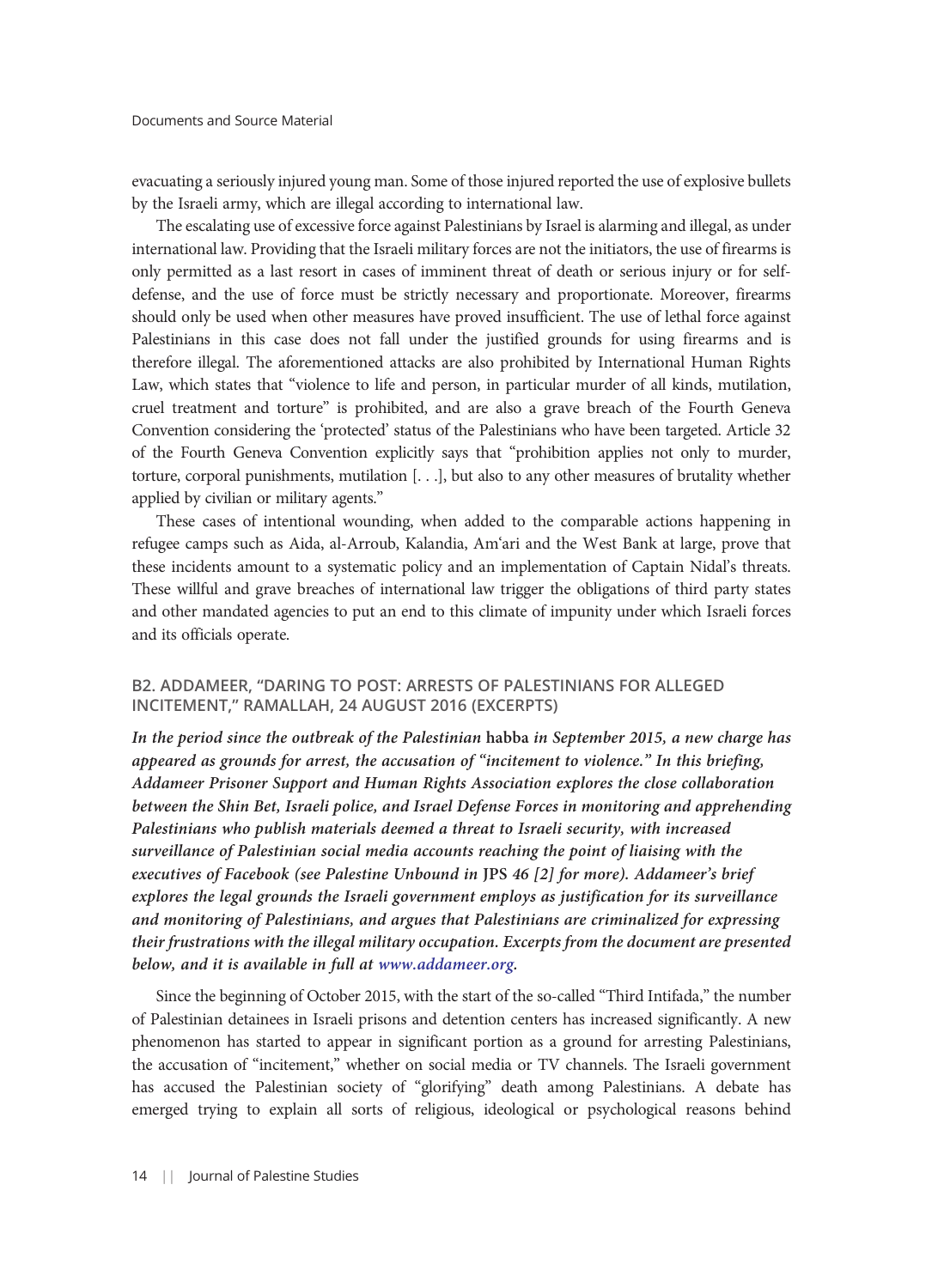Palestinians' alleged incitement. On 23 February 2016, former Israeli Security Minister Moshe Ya'alon stated, "We are facing a society that sanctifies and glorifies death. . . . There is no room for any comparison between our bereavement and the way the loss of life is experienced on their side. We have chosen life."

There has been increased collaboration between the Shin Bet (Israeli Intelligence), Israeli police, and occupation military in monitoring and apprehending Palestinians who publish materials deemed a threat to the Israeli security and purported glorification of death and "terrorist activity." Hatzav is the Military Intelligence unit responsible for monitoring open sources including Palestinian local media. Hatzav is a sub-unit of Unit 8200 which obtains covert information through intercepting communication mediums, including telephone conversations, and recently has become tasked with cybersecurity. It is believed that the Unit was established about one decade ago to provide Israeli intelligence with important information.

Since the beginning of October 2015, Addameer has documented more than 200 cases of arrests of Palestinians, including children, for alleged incitement. The prosecution of Palestinians for social media posts is based on information obtained from the intelligence. The intelligence and prosecution analyze the detainees' publications by addressing its content, the number of people that interacted with the post (likes and shares), and the comments received. Israeli military and civil courts have issued sentencing against Palestinians exceeding one year on charges of incitement.

The Israeli civil courts rely on Article 144 from the Penal Code (1977) which addresses "incitement to violence and terrorism" to prosecute individuals for up to five years in prison if their alleged incitement has allegedly caused violent or terrorist activities. Meanwhile, the Israeli military courts rely on Article 85 from the Emergency Regulations (1945) which also deals with alleged incitement and those who express sympathy with "terrorist activities."

While these laws do not specify social media mediums as sources of alleged incitement, in the past few years, there has been a significant peak in their application in the social media context. This has resulted from the Israeli government launching a campaign focusing on Twitter and Facebook. On 2 July 2016, the Israeli Minister of Internal Security called Facebook a "monster" and accused it of complicity in violence against Jewish Israelis. As a result, Facebook has shut down several Palestinian accounts and pages that were accused of promoting incitement.

Issuance of incitement charges by Israeli authorities, as practiced exclusively against Palestinians in recent months, constitutes a violation of freedom of expression, and also exemplifies a discriminatory policy of selective application. Palestinians are routinely investigated and arrested for incitement to violence for comments that do not come close to the edge of violent speech as claimed by Israeli authorities. Meanwhile, Israeli right wing and extremist groups, as well as state officials who have advocated for the killing and ethnic cleansing of Palestinians through social media and public speeches have not been arrested on incitement charges. This exemplifies the selective use of such arrests which reflects a double standard in applying these apprehensions between Jewish Israelis and Palestinians. Through this policy, incitement has become a common allegation used against Palestinians by the Israeli occupation, as justification for limiting the freedom of expression on media, including social media websites and journalistic work. [. . .]

Addameer attorney Mohammad Mahmoud has observed that the Israeli government has been significantly relying on "incitement" charges against Palestinians in Jerusalem since December 2014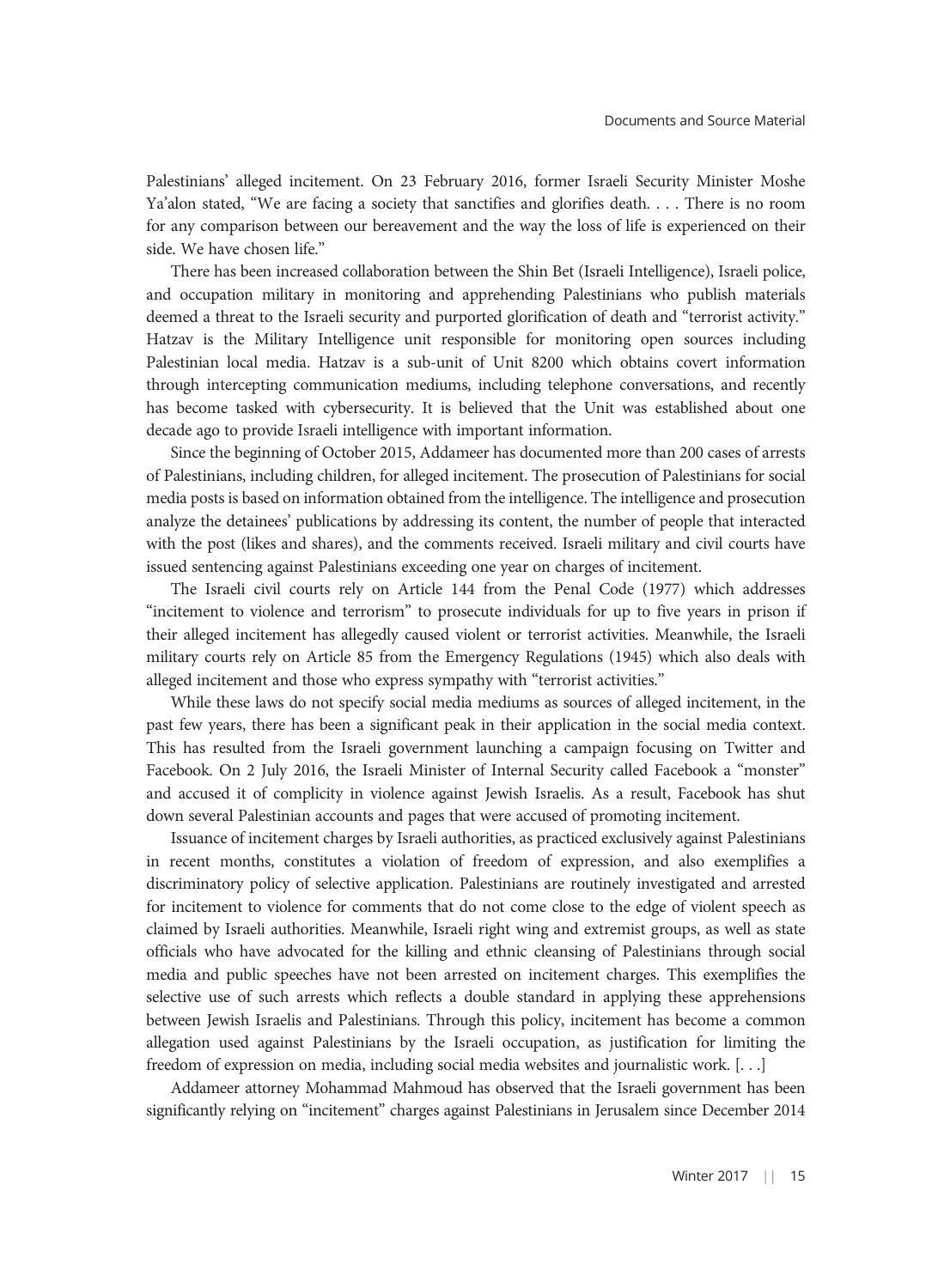on purported security grounds. The attorney stated that the court began issuing sentences ranging between 6 and 12 months, where each social media post corresponds its own charge. For example, if a person posted three separate posts, this would result in three separate charges. The attorney noted that the sentencing is often contingent upon and makes references to the number of Facebook friends the individual has, as well as the number of "likes" and "shares" the post received. Some instances of this policy of alleged incitement through Facebook from Addameer documentation include the following:

- 27-year-old Nader Halahleh from Jerusalem was arrested on 25 November 2015 and was charged with incitement. Mr. Halahleh had previously published seven posts on Facebook, including pictures and statuses. He was convicted of seven charges related to incitement, and as a result was sentenced to seven months in prison.
- 17-year-old Qathem Sbeih from Jerusalem was arrested on 17 October 2015 and was accused of incitement on Facebook based on intelligence secret information and was given 3 months administrative detention.
- 18-year-old Shadi Muhaissen from Jerusalem was arrested on 16 October 2015 and was detained for nine days before being placed under administrative detention for three months. Shadi was interrogated about his Facebook posts which included a picture of Palestinian Fadi Alloun, who was extrajudicially executed on October 4th, 2015. It was claimed by prosecution that Shadi poses a threat to Israeli national security.
- 19-year-old A.H. from Nazareth was arrested on 05 October 2015 and was interrogated about a Facebook post in which she purportedly hoped for martyrdom. After interrogation that lasted for five hours, she was detained for ten days and was subsequently placed under administrative detention for three months.
- 19-year-old Dunya Musleh, from Deheisheh refugee camp in Bethlehem was arrested on 15 November 2015 for incitement. Dunya, a student at Al-Ahliyah University was indicted with three charges related to Facebook posts, which included pictures of extrajudicially executed Palestinians with captions that were deemed incitement by occupation authorities. The military court claimed that Dunya was encouraging Palestinians to carry out attacks against Israelis and inciting violence. The court also claimed that Dunya's posts were praised by many people and received many "likes."
- 19-year-old Jureen Qaddah from Ramallah was arrested on 29 October 2015 for alleged incitement. Jureen, a second year media student at Birzeit University, was placed under administrative detention for three months. During the confirmation hearing, the military judge refused to reveal the nature of the secret information, but stated that Jureen glorified "terrorist activities" against Israeli citizens in her Facebook posts.

It is worth mentioning that a significant portion of the documented cases of arrest for alleged incitement have been placed under administrative detention due to lack of evidence, coupled with the fact that Israeli laws do not explicitly include articles that criminalize Facebook posts. Among these documented cases, none of the evidence demonstrated that the social media posts did in fact lead to any violent activities or posed a viable threat to the Israeli national security as claimed by the prosecution. The criteria that the prosecution relies on (numbers of "shares" and "likes") display the lack of adequate evidence connecting the individual to any future violent activities.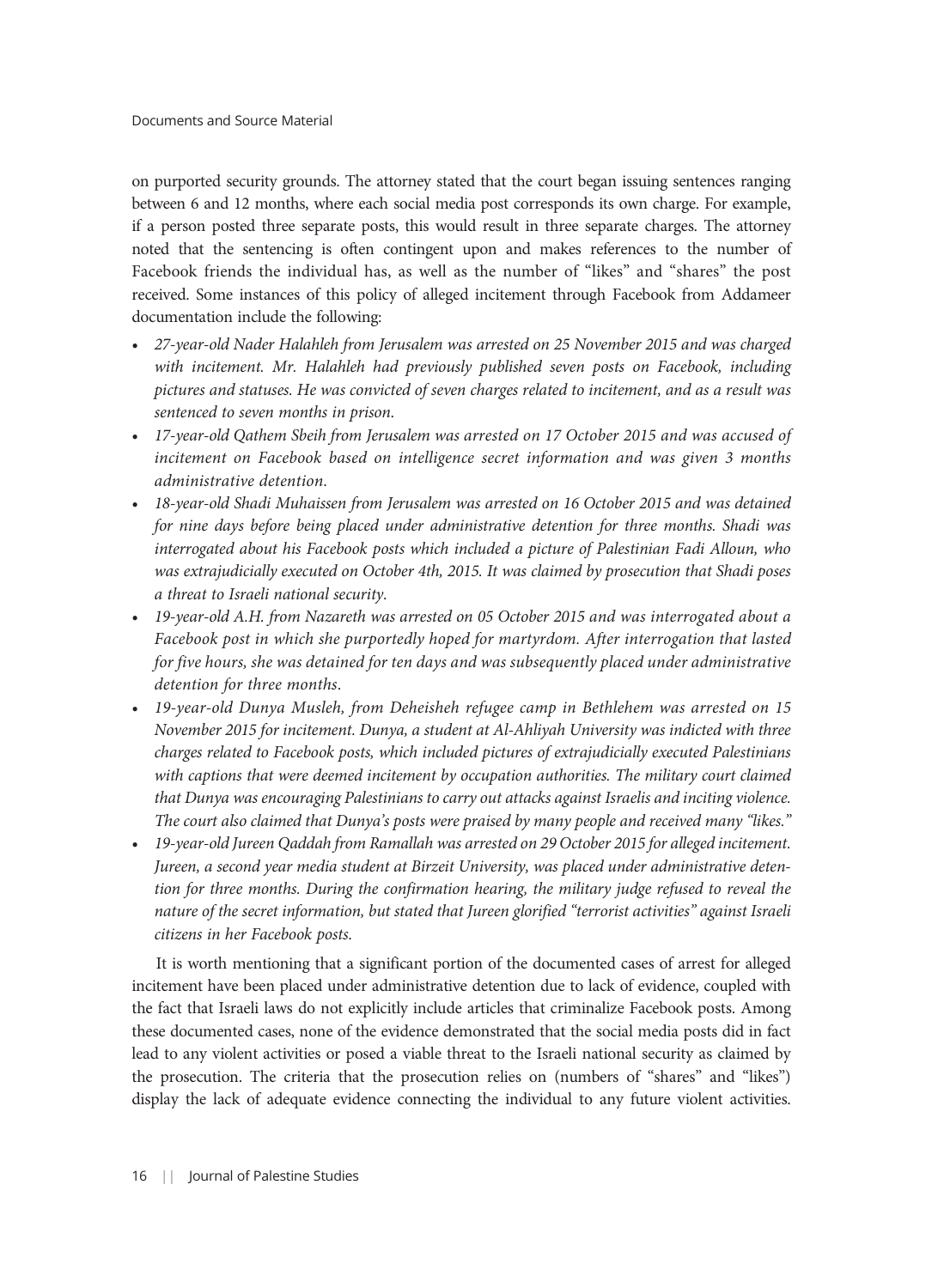Effectively, Palestinians are being arrested, silenced and prosecuted for expressing anger and frustration against the protracted Israeli occupation that regularly violates their human rights.

#### B3. "PALESTINIAN STATEMENT OF SOLIDARITY WITH STANDING ROCK SIOUX TRIBE," ELECTRONIC INTIFADA, WASHINGTON, 10 SEPTEMBER 2016

In June 2014, a 1,172-mile oil pipeline project was announced by Dakota Access, LLC. Known as the Dakota Access Pipeline, the pipeline's route stretches from North Dakota to Illinois and is planned to run beneath the Missouri River near the Standing Rock Sioux Reservation in North Dakota. Although the route crosses major water sources, the Army Corps of Engineers exempted the pipeline from the full environmental review required under the Clean Water Act and the National Environmental Policy Act.

In spring 2016, the Standing Rock Sioux Tribe began massive protests against the pipeline, calling for a construction halt until an environmental review was conducted. The protest camps grew throughout the summer and fall, culminating in a series of crackdowns against protesters by the National Guard, state troopers, police, and the private security companies hired to protect the pipeline, including G4S which works with the Israeli Prison Service to detain Palestinians.

Indigenous groups from across North America have flocked to the Standing Rock protest camps in solidarity with the tribe. Additionally, activists from across the U.S. have joined protestors at the camps, including Palestinian-Americans (see Palestine Unbound in JPS 46 [2] for more). In September 2016, a group of Palestinian activists released a statement in support of the Standing Rock Sioux, drawing connections between their respective indigenous struggles. At the end of the quarter, the statement had 95 signatories from around the world, including Hanan Ashrawi, Yousef Munayyer, Diana Buttu, Iyad Burnat, and Remi Kanazi. The text of the statement is presented below and is available online, with the list of signatories, at [docs.google.com](https://docs.google.com/document/d/1pomK3-5OXpwGRZn27mZNaXHlKzmRyNkSfYtSQpwRvok/edit).

We the undersigned Palestinians—artists, academics, activists, elders, laborers, musicians, authors, businesspersons, attorneys, students—hereby declare our unqualified and heartfelt solidarity with the Standing Rock Sioux Tribe in their epic struggle to protect what remains of their ancestral lands, waters and sacred sites.

As an indigenous people whose lands have been robbed and pillaged, and who face existential settler-colonial expansion in Palestine, we recognize that Native American and First Nation peoples have endured centuries of violent settler colonialism that has dismantled and robbed them of home, heritage, dignity, security, narrative, land, language, identity, family, trees, cemeteries, animals, livelihoods and life.

We recognize the multitude of ways that Native American and First Nation struggles to protect indigenous territories have ultimately been struggles on behalf of all of humanity to save the Earth we share from toxic globalization of neoliberal and capitalist ethos that threaten our collective survival.

We also heed the wise leadership of a people who first conceived of mountains and rivers as sacred, who look upon a prairie with reverence, who consider trees as family and who risk their lives to protect the water and the integrity of their ancestral lands.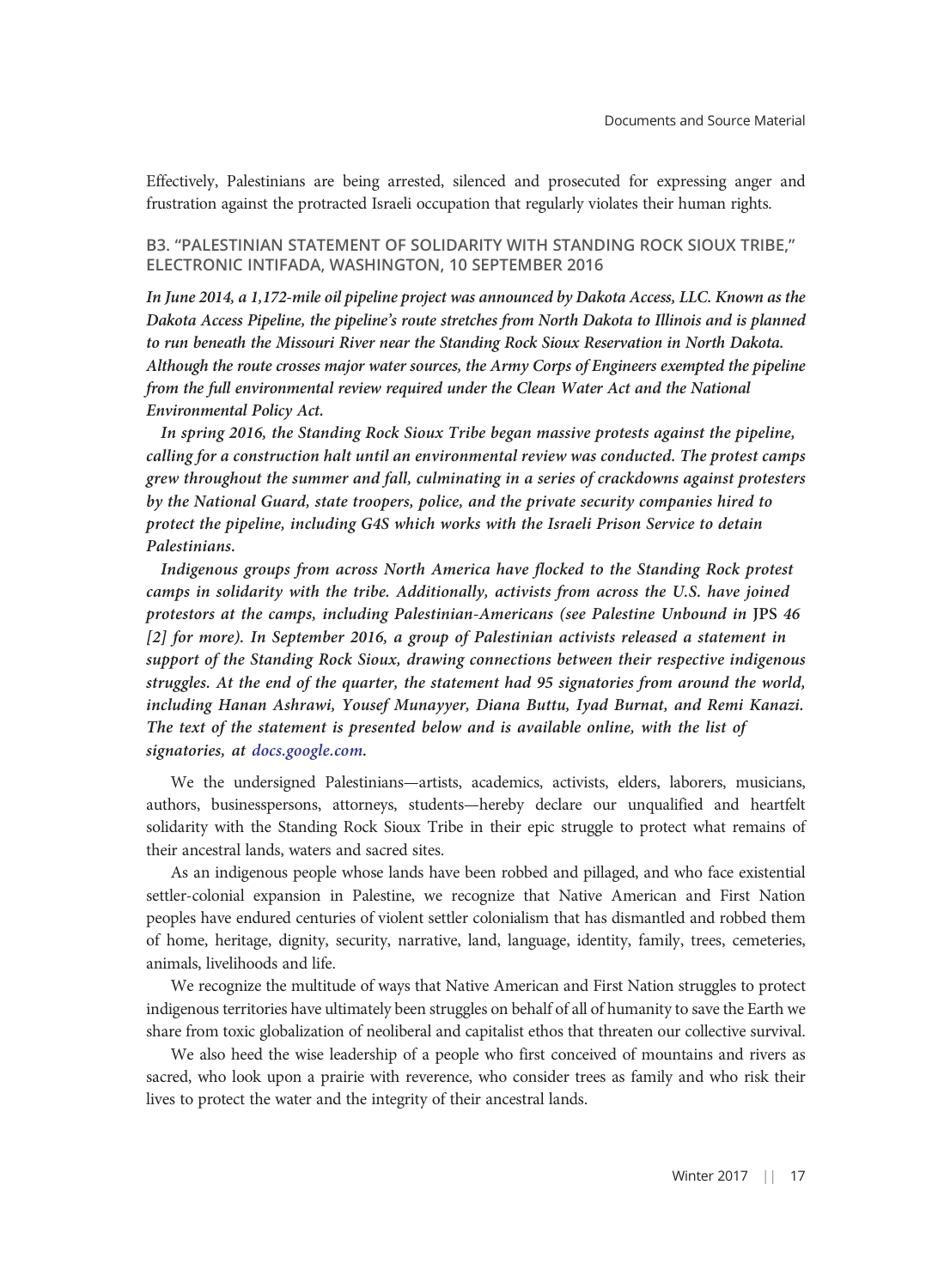# ISRAEL

### C1. ADALAH, "EXTRA-JUDICIAL EXECUTIONS OF PALESTINIANS BY ISRAELI POLICE AND SECURITY FORCES," HAIFA, SEPTEMBER 2016 (EXCERPTS)

In September 2016, Adalah released a briefing that addresses Israel's open-fire police regulations, the state's failure to investigate alleged extrajudicial killings, and its denial of autopsies in cases of Palestinians killed by Israeli forces. (See Doc. C in JPS 46 [1] for more on Israel's updated open-fire regulations.) Concluding with a few cases of Palestinian deaths at the hands of Israeli forces over the previous year, the briefing argues that these regulations and practices amount to a policy of extrajudicial killing. Excerpts from the brief are presented below. The full brief is available with footnotes at [www.adalah.org.](https://www.adalah.org/uploads/uploads/EJEs_Advocacy_Paper_26_Sep_2016_(1).pdf)

#### I. Open-Fire Police Regulations and "Shoot-to-Kill" Policy

In September 2015, during a peak in the violence, the Israeli government announced a relaxation in the police's detailed "rules of engagement." The amendment of these rules of engagement led to a dramatic increase in the unjustifiable use of lethal force by police, apparently in unjustifiable circumstances, including many instances of what appear to be extra-judicial executions (EJEs), with police resorting to the harshest, often lethal means rather than first attempting to arrest the suspects. In numerous cases, the police appear to have engaged in extrajudicial executions (EJEs), which are effectively prohibited under the UN Convention Against Torture (CAT) and the International Covenant on Civil and Political Rights (ICCPR). This conclusion is corroborated by video evidence and/or first-hand witness accounts in many cases. This "shoot to kill" phenomenon against Palestinian youth has become alarmingly widespread, particularly in East Jerusalem, as well as other parts of the West Bank.

Politicians and senior police officers have also openly called for the extra-judicial killing of suspects, and have urged civilians to carry guns in statements that effectively endorse the extrajudicial execution of Palestinians. For example, Jerusalem District Police Commander Moshe Edri was quoted as saying, "Anyone who stabs Jews or hurts innocent people is due to be killed." Interior Security Minister Gilad Arden declared that, "every terrorist should know that he will not survive the attack he is about to commit." MK Yair Lapid stated, "You have to shoot to kill anyone who pulls out a knife or screwdriver." Jerusalem Mayor Nir Barkat called on Israeli civilians who own firearms to carry them at all times. [. . .]

The new regulations permit officers to open fire with live ammunition, as an initial option, preceding any prior attempt to deploy non-lethal weapons—against stone-throwers and those shooting fireworks. The regulations were updated, then vetted and authorized by Israeli Attorney General (AG) Avichai Mandelblit, and distributed to officers in December 2015 but remained classified. Sections of the regulations were finally revealed in June 2016, in response to a court petition submitted by Adalah after the police refused to release specific details. [. . .]

The conclusion that the Israeli security forces are implementing a de facto and illegal policy of "shoot to kill" against Palestinians is supported by five case examples from Adalah's case docket (see Appendix attachment). Adalah, together with Addameer – Prisoner Support and Human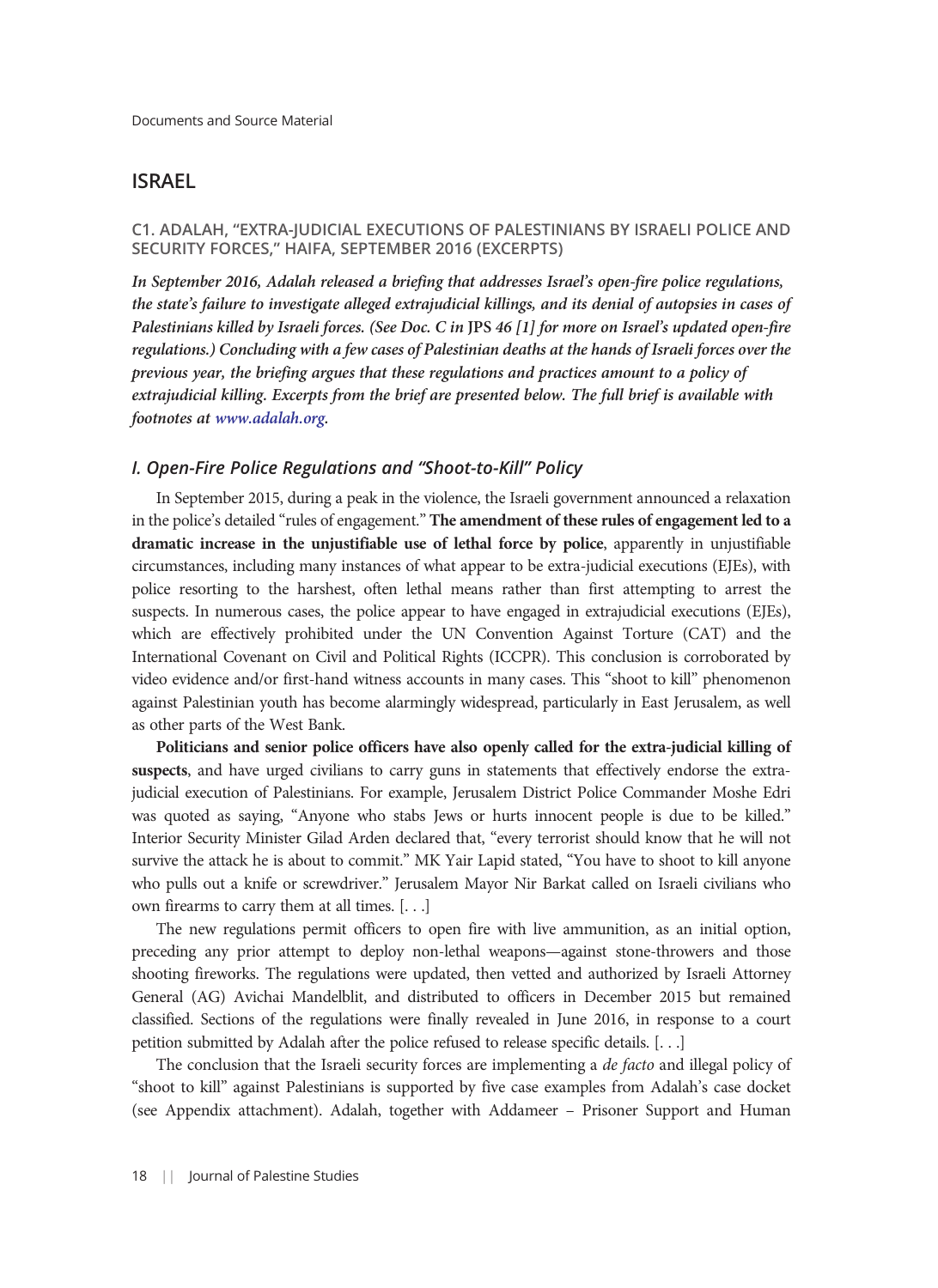Rights Association, has represented the families of the deceased in five cases of suspected EJEs before the Israeli authorities. The cases concern incidents in which police opened deadly fire at Palestinians who appear not to have posed an imminent danger to them or to others when they were shot. To date, four of these cases have been closed with the finding that "no crime was committed." The fifth case currently remains pending.

#### II. Failure of Israeli Authorities to Investigate EJEs

The decisions by Mahash, the Police Investigation Unit within the Israeli Ministry of Justice, to close nearly all the EJE cases so far are the latest examples of the extensive impunity granted to Israel's security forces for the killings of and brutality against Palestinians. To place it into context: based on official figures, between 2011 and 2013, 11,282 complaints against the police were filed to Mahash. Out of these complaints, 93% were closed by Mahash with or without investigation; 3.3% led to disciplinary actions against police officers; and only 2.7% led to any prosecution. The recent cases of EJEs demonstrate again the ongoing absence of accountability and unwillingness of Mahash to genuinely investigate alleged violations of the law by its security forces.

In response to a letter sent by Adalah in October 2015 demanding an immediate investigation into the killing and injury of Palestinians in violation of the rules of engagement by the Israeli police, the Attorney General (AG) merely stated that he had stressed the importance of the open-fire regulations to the police and other relevant forces working on the ground, and that the cases in question had been passed to the "relevant authorities." In the letter, Adalah cited three cases of suspected EJEs, including the case of Fadi Alloun, subject of one of the aforementioned complaints by Adalah and Addameer, and 30-year-old Esaraa Abed, a mother of three from Nazareth who was shot dead by police at the central bus station in Afula as she stood motionless before them. [. . .]

#### III. Denial of Autopsies, Failure to Release the Bodies of the Deceased

Perhaps the starkest indication of Israel's unwillingness to conduct proper investigations into these killings is its repeated failure to conduct and/or denial of permission to conduct autopsies. Further, the Israel police have followed a policy of withholding the bodies of extrajudiciallyexecuted Palestinians, storing the bodies of the deceased in deep-freezers, and conditioning their release to the families on several provisions, including that the bodies should be buried immediately without autopsy. Other conditions to receive the body include requiring the families to bury the deceased in one a few cemeteries chosen by the Israeli police, only to invite 25 family members to the funeral and to pay thousands of shekels as a guarantee that they would abide by the rules. In some cases the authorities have also reneged on agreements made with the families of the deceased for their release for autopsy and/or burial. The withholding of bodies obstructs the possibility of conducting a credible investigation into the circumstances of the alleged EJEs and a proper autopsy and creates strong fears of attempts to cover-up the facts of these killings.

In addition to the denial or at least the delay of an autopsy, the withholding of the bodies in itself constitutes a serious violation of international humanitarian and human rights law. All human beings have the right to a prompt, decent, and dignified burial as an integral part of the right to human dignity, which also applies after death. The policy further violates the rights to freedom of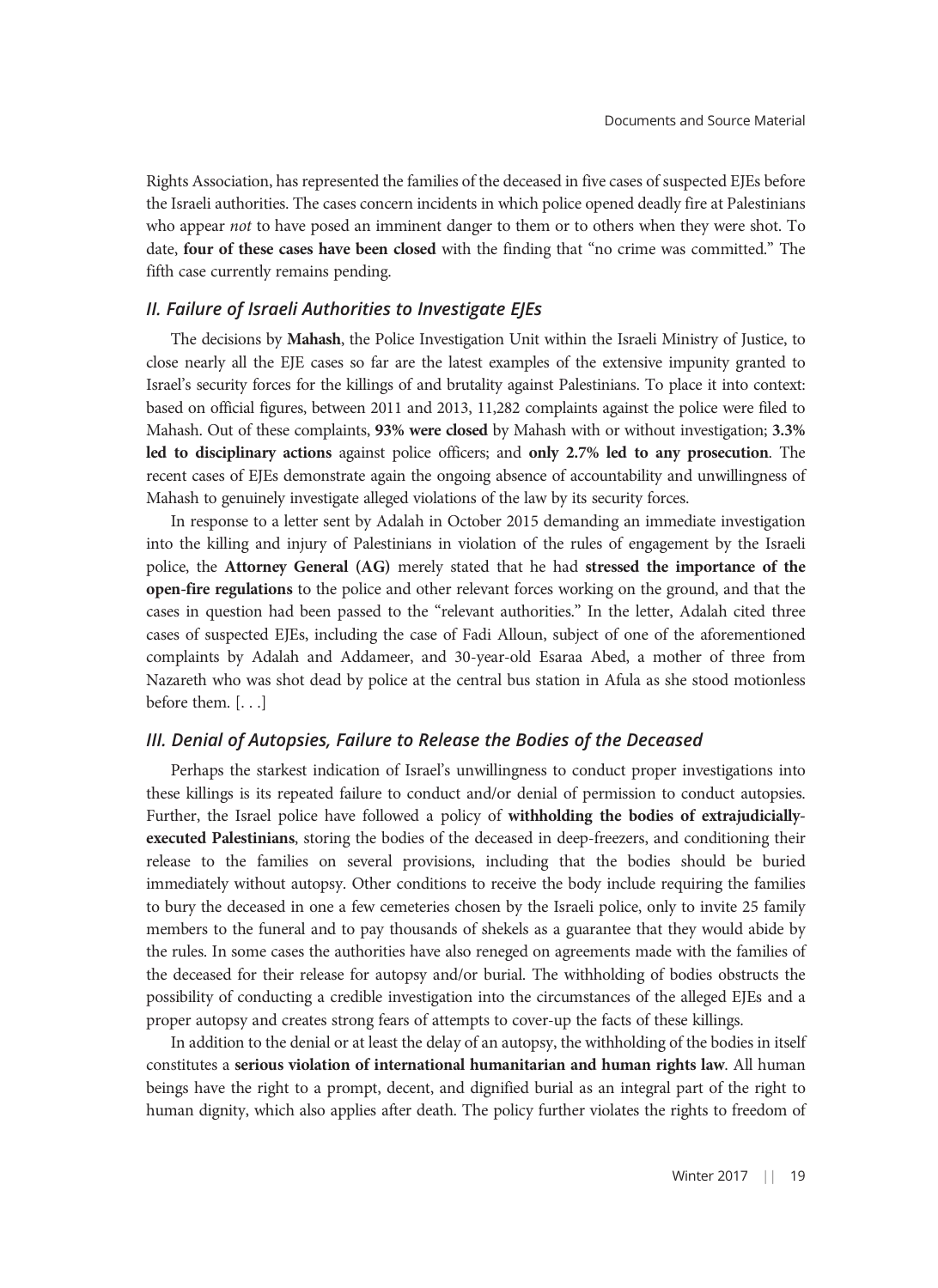religion to practice culture, by preventing the families from mourning and burying the bodies in accordance with their faith and the traditional rites and ceremonies of their communities.

On 5 May 2016, representatives of the state announced Israel's intention to release the dead bodies of Palestinians that it has been withholding "within a short space of time." The announcement came during an Israeli Supreme Court hearing held on petitions submitted by Adalah and Addameer to demand that Israel immediately release the bodies of dead Palestinians from East Jerusalem detained by the Israeli police. In the aftermath of the hearing Israel released several of the bodies, including that of Mu'taz Ewisat (see case study 4). However, as of early September 2016, according to information received by Adalah from victims' families, 12 bodies are still being held by Israel.

#### IV. Position of the UN Committee Against Torture on EJEs by Israeli Forces

On 13 May 2016, the UN Committee Against Torture issued over 50 concluding observations to Israel following its review of the state's compliance with the UN Convention Against Torture (CAT), to which it has been a party since 1991.

Addressing the cases of EJEs brought by Adalah and human rights partners, the Committee raised concerns at the allegations of excessive use of force, including lethal force, by Israel security forces against Palestinians in the West Bank, including East Jerusalem, and the access-restricted areas (ARAs) of the Gaza Strip, particularly in the context of demonstrations, in response to attacks or alleged attacks against Israeli civilians or security forces, and to enforce the ARAs of the Gaza Strip.

Thus, the Committee concluded, Israel should ensure that "the rules of engagement or regulations on opening fire are fully consistent with the Convention and other relevant international standards" and that "all instances and allegations of excessive use of force are investigated promptly, effectively and impartially by an independent body, that alleged perpetrators are duly prosecuted and, if found guilty, adequately sanctioned" (para. 32, 33).

Notably the UN High Commissioner for Human Rights, in a report in March 2016, also stated that, "some of these responses strongly suggest unlawful killings, including possible extrajudicial executions" (A/HRC/31/40, para. 10).

The UN CAT also issued concluding observations regarding the return of the deceased Palestinian bodies. While noting Israel's new agreement to initiate the return of the bodies, the Committee urged Israel "to return the bodies of the Palestinians that have not yet been returned to their relatives as soon as possible so they can be buried in accordance with their traditions and religious customs, and to avoid that similar situations are repeated in the future." (para. 42, 43) [. . .]

#### C2. B'TSELEM, "ISRAELI HUMAN RIGHTS ORGANIZATIONS CONDEMN TARGETING OF GAZA AID ORGANIZATIONS," JERUSALEM, 22 AUGUST 2016

In June 2016, Israel arrested Mohammad El Halabi, the Gaza director of the Christian charity, World Vision. El Halabi was interrogated for over fifty days, and after they extracted confessions from him, the Israeli authorities accused him of diverting \$43 million to Hamas's military wing. World Vision CEO Kevin Jenkins responded with a statement that his organization's Gaza budget had been around \$22.5 million over the course of the previous ten years, so it was very unlikely El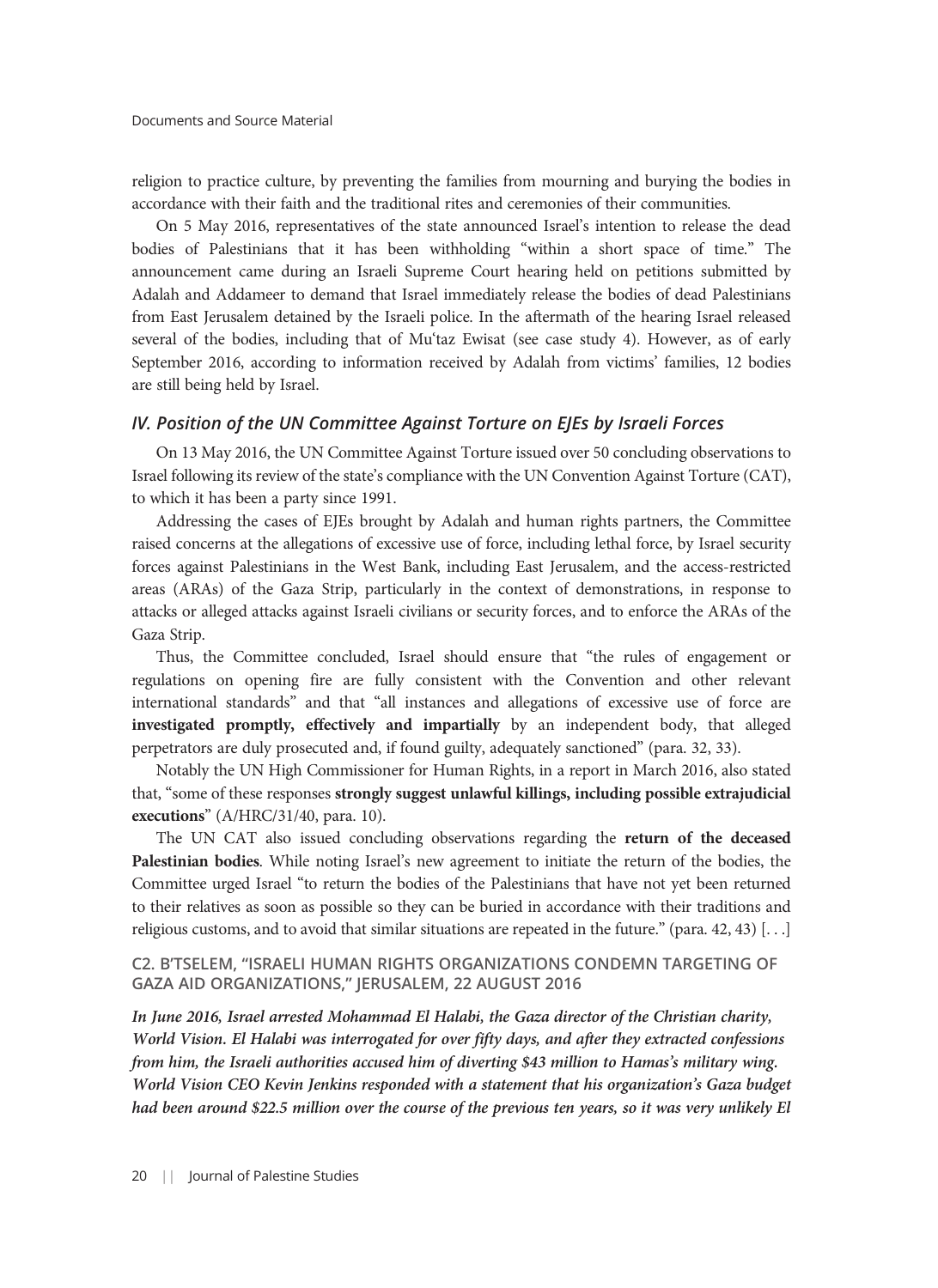Halabi had committed the alleged crimes. As the international community criticized Israel for cracking down on an aid group, Israel's Shin Bet announced on 9 August that a UN Development Programme employee in Gaza, Wahid Abdullah al-Bursh, had been arrested in July for transporting 300 tons of rubble from a UNDP site to a Hamas site on orders from a Hamas official (see this issue's Photos from the Quarter and Update on Conflict and Diplomacy for more).

This quarter, Haaretz reported (8/25) that Western officials had complained about Israel's failure to provide any evidence supporting these charges, implying that the Israeli government was interested in creating a diplomatic "buzz" rather than achieving justice. Israel continued litigating both cases and froze World Vision's bank accounts. (See Update in JPS 46 [1–2] for more.)

In response to these cases and Israel's growing crackdown on nongovernmental organizations, sixteen Israeli human rights groups issued a statement highlighting the necessity of humanitarian aid for Palestinians in the Gaza Strip. The signatories include B'Tselem, Breaking the Silence, Adalah, and other groups that have been recently targeted by the Israeli government for discussing Palestinian rights. The statement is presented below and is available with the list of signatories at [www.btselem.org.](http://www.btselem.org/press_releases/20160822_gaza_humanitarian_aid)

Approximately 1.8 million people live in the Gaza Strip. After almost a decade of siege and repeated rounds of bombardments, the economic situation is on the verge of collapse. The unemployment rate is one of the highest in the world, civilian infrastructure is in ruins, water supply is contaminated, and poverty is widespread.

International aid organizations have addressed this reality for years, displaying tireless commitment in extremely difficult conditions. Given that Israel imposes conditions of poverty and isolation on residents of the Gaza Strip, the activities of humanitarian organizations are vital. Approximately 70 percent of Gaza residents are dependent on humanitarian aid.

The Israeli authorities recently indicted two employees of international aid organizations active in the Gaza Strip. On the basis of these indictments, Israeli authorities have made sweeping, farreaching, and irresponsible allegations claiming that humanitarian operations in the Gaza Strip as a whole are connected to Hamas and serve the organization.

Any use of funds intended for humanitarian aid to support violence is illegal and is an extremely grave matter. Even if the defendants are found guilty—at present they should benefit from the presumption of innocence—this will not detract from the importance, integrity, and dedication of international humanitarian organizations assisting residents of the Gaza Strip.

We, the undersigned Israeli human rights organizations, attach great importance to the work of international aid organizations active in assisting residents of Gaza, so many of whom live in extremely dire conditions. We urge the Israeli government to refrain from impeding the activities of these organizations, and to avoid vilifying the vital work of the aid community.

#### C3. KEREM NAVOT, "OWN GOAL: ISRAELI FOOTBALL CLUBS IN WEST BANK SETTLEMENTS," JERUSALEM, OCTOBER 2016 (EXCERPTS)

In 2015, the Fédération Internationale de Football Association (FIFA) established a monitoring committee to explore complaints against the Israel Football Association (IFA), including the allegation that IFA clubs located in Israeli settlements in the West Bank violate FIFA regulations.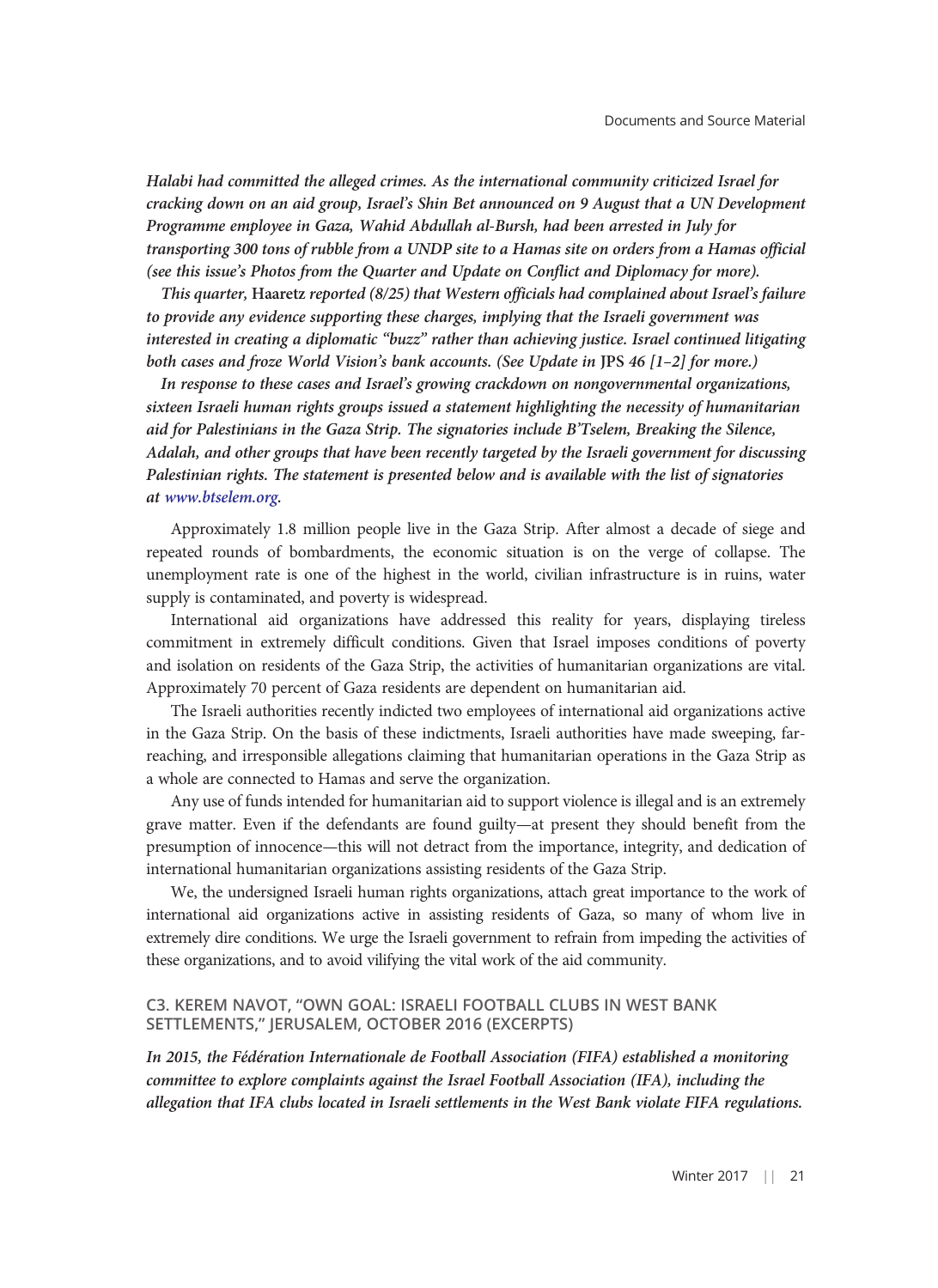#### Documents and Source Material

# The monitoring committee presented its findings at the FIFA Council meeting in Zurich in October 2016.

In the lead-up to the meeting, human rights organizations, activists, and international figures all urged FIFA to ban IFA's six settlement clubs since they benefit from freedom of movement policies not afforded to Palestinian clubs in the West Bank (see this issue's Settlement Monitor for more). The Palestinian Football Association has also petitioned the association, arguing that the settlement clubs violate FIFA rules prohibiting members from holding competitions on one another's territory without permission. In line with Israel's stance, IFA argues that the clubs are located on disputed, not Palestinian, territory. Since the settlement clubs are based in Israeli military-controlled Area C of the West Bank, the IFA argues that the clubs are on disputed territory, not Palestinian territory.

In response to IFA's claims, Israeli research group Kerem Navot documents the status of the land on which the settlement clubs sit, tracing Israel's illegal appropriation of the land for the exclusive use of its settler population. Additionally, the report explains the legal mechanisms employed by Israel to expropriate Palestinian land for settler use. Excerpts from the report are presented below and it is available in full at [www.keremnavot.org.](http://www.keremnavot.org/owngoal)

On September 26, 2016, Human Rights Watch released a short report titled Israel/Palestine: FIFA Sponsoring Games on Seized Land. The report addresses the participation of six Israeli football clubs, located in five different settlements, in the league's games in Israel. The settlements at hand are Oranit, Ariel (home to two different teams), Givat Ze'ev, Ma'ale Adumim and Tomer. All these settlements are located in Area C, which constitutes approximately 61% of the West Bank and is part of the occupied Palestinian territories. Area C has remained under Israeli civil and military control, although according to the Oslo Accords, signed in 1993–1995, it was supposed to be transferred to Palestinian civil control within five years, which did not take place.

The worldwide football association, FIFA, has been at the heart of an ongoing dispute between the Israeli Football Association (IFA) and the Palestinian Football Association (PFA). The PFA claims that the IFA is violating FIFA rules that prohibit member associations from holding competitions on one another's territory without permission from the respective party. The IFA regularly conducts matches in settlements that are recognized as occupied Palestinian territories under international law, though Israel and the IFA insist that the territory is "disputed," and that FIFA should not take a stance on the matter. [...]

As the problematic legal and political nature of this reality was made very clear by the authors of the report, the purpose of this new short report by Kerem Navot is to clarify the status of the land on which the six compounds were established to host the league's matches in the settlements. The report also includes brief descriptions of the mechanisms that enabled Israel to take over the land and transfer it to settlers for their exclusive use. It is important to make clear that all of the mechanisms systematically and contiguously used by Israel are considered strictly illegal according to international law and by the vast majority of the international community.

Kerem Navot urges FIFA not to accept football clubs that play on stolen land, and to suspend their participation in the Israeli football association. [. . .]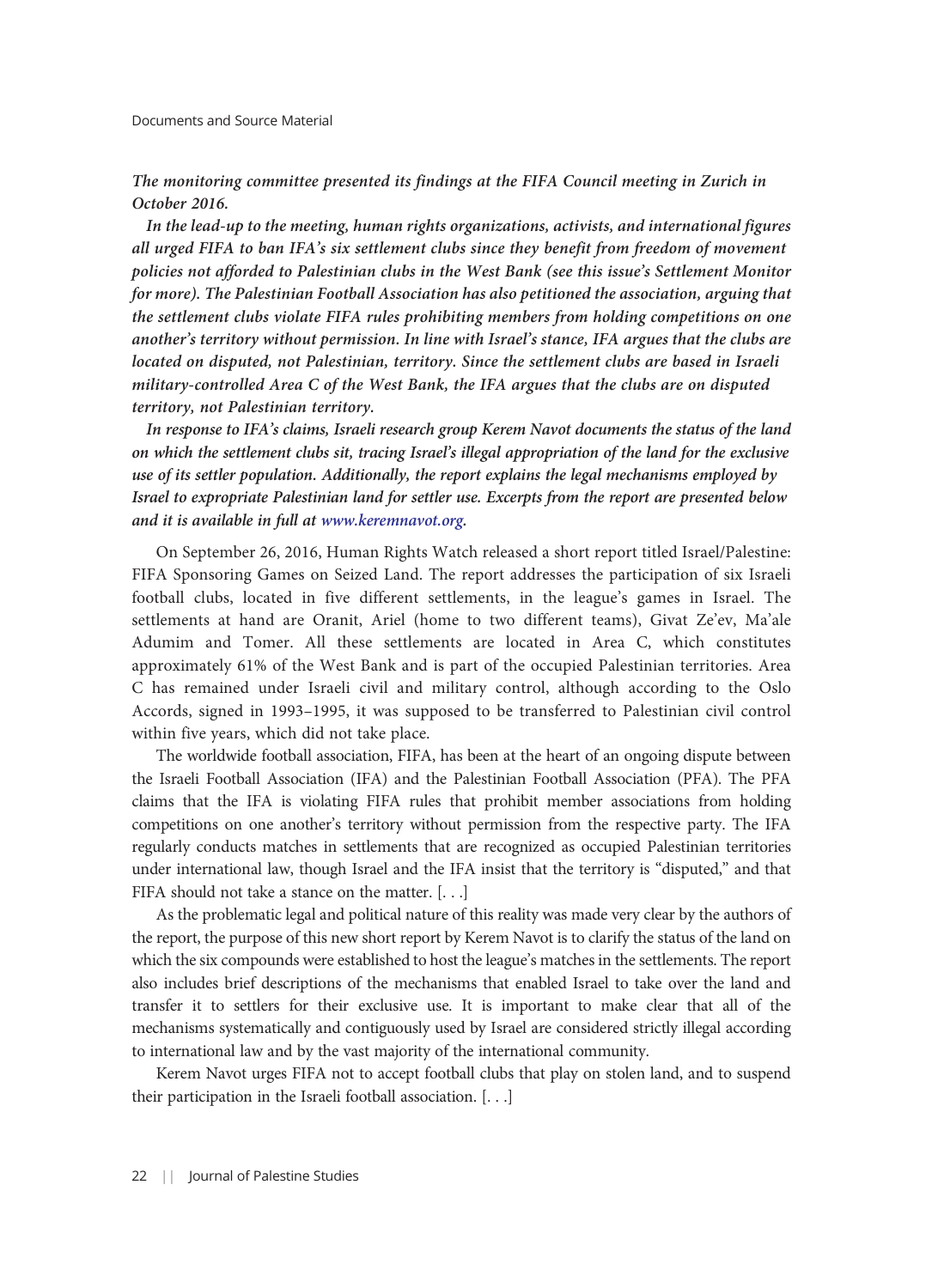#### Land Registration in the West Bank and Its Suspension in 1968

Prior to Israel's occupation of the West Bank in 1967, the regulation and registration of about one third of the West Bank was completed. The regions included land around Ramallah, Nablus, Jenin, Tulkarem, Qalqilya and the northern part of the Jordan Valley. In these regions land registry was advanced by British mandatory authorities, and then under Jordanian rule, which included the distribution of village land into blocks and plots, and registration of the owners of each tract. Land registered in the West Bank listed, among other things, approximately 600,000 dunams under the ownership of the "state," which originally belonged to British mandatory authorities and thereafter to the Jordanian Treasury, upon Jordan's annexation of the West Bank. In time, in many cases Israel gained control of these lands (as in the case of the settlement of Tomer—see below) and transferred them to Israeli settlers. In December of 1968, a year and a half after Israel entered the West Bank, the process of land registration in the area was suspended through a military order signed by a regional commander. With that, land registration in the West Bank has effectively ceased to date.

#### Land Seizure for Security Purposes and the Allocation of Settlements

In the first decade after the occupation of the West Bank, most settlements were established through land seizure supposedly intended for "security purposes." About forty settlements in total were established over the years in this fashion. International law permits the seizure of land for security purposes under the assumption that the seizure of the areas is temporary, as a security situation is inherently variable by nature. To evade the issue of "temporariness" regarding these seizures, Israeli authorities retroactively declared a substantial portion of the territories that were seized and transferred to settlements (as is the case in parts of the settlement of Ariel, for instance), state land.

## The Case of Elon Moreh and the Transition to the Strategy of Declaring State Land

The Supreme Court's ruling on Elon Moreh (HCJ 390/79–Duweikat et al. v. the Government of Israel et al.) led to severe limitations on the country's ability to use "seizure for security purposes" in order to establish new settlements or expand pre-existing settlements. As a result, a new mechanism needed to be instated that would allow for ongoing control over the land in order to transfer it to dozens of settlements that the Likud government planned to establish or expand. The transition to an "active" policy of state land declaration transformed what previously appeared to be a coincidental matter with limited implications, to an issue with far-reaching implications regarding Israel's land regime in the West Bank. For the two-thirds of the West Bank in which the process of land registration was not initiated or completed, Israel makes use of Article 68 of the Ottoman Land Code of 1858, according to which it is permissible (according to its own interpretation of the law) to take possession of uncultivated land—or even land not thoroughly cultivated—for a period of over three years.

#### Declaration of State Land—the Quantitative Aspect

Over the years, the State of Israel has declared approximately 755,000 dunams of the West Bank to be state land. Approximately 100,000 dunams of this land includes territories (in Areas A and B) transferred over the years to the Palestinian Authority throughout the implementation of the Oslo Accords in the 90s, and as such, approximately 655,000 dunams of land in Area C were declared.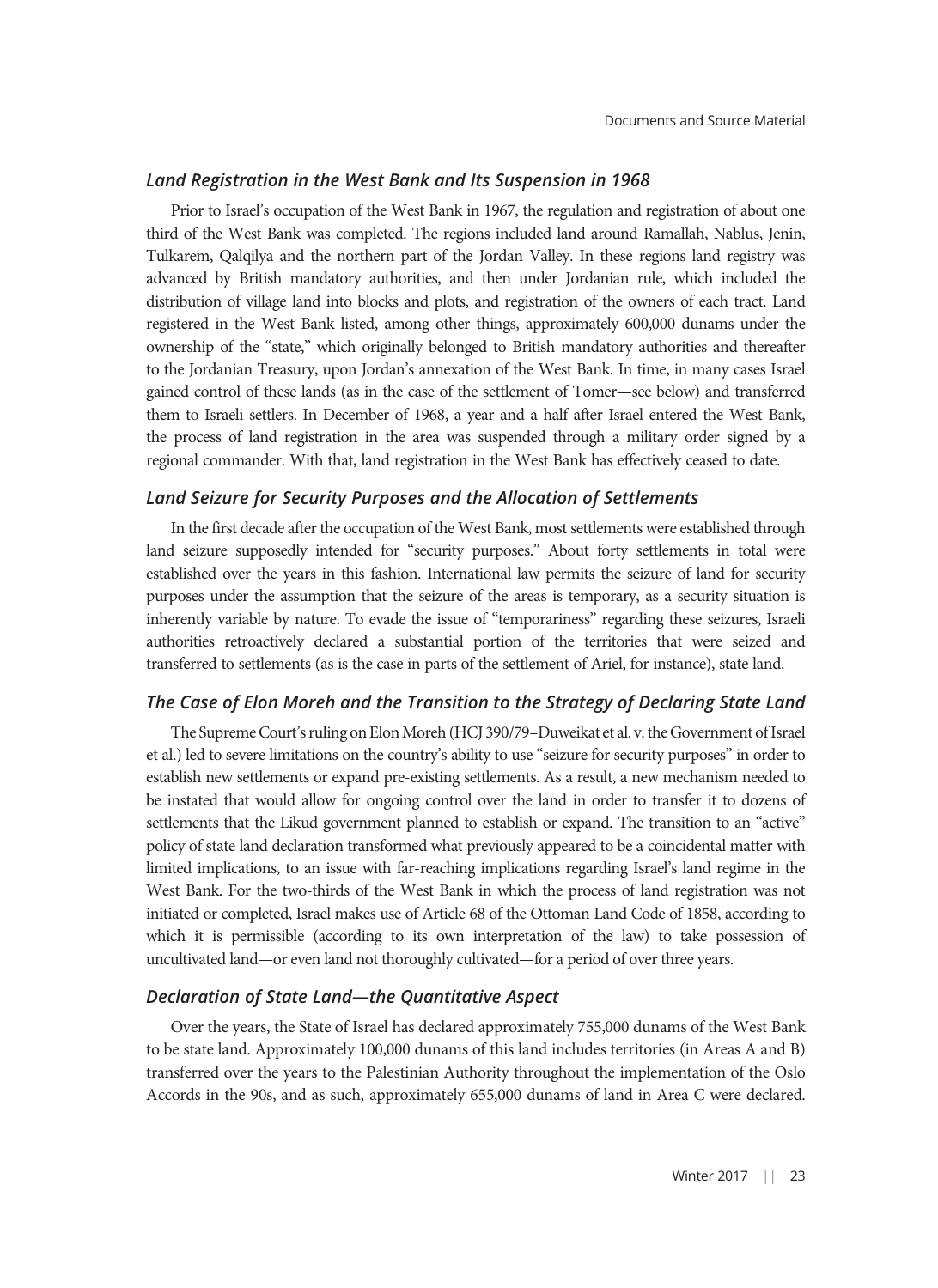About 273,000 dunams (which comprises 42% of the declared land designated for Area C) were included in Israeli settlements' area of jurisdiction. The rest of the territory—aside from the most isolated areas that were transferred to Palestinians—was declared state land and included in the areas of jurisdiction of six Israel regional councils in the West Bank. [. . .]

# Expropriation for Public Use

In a number of individual cases throughout the 70s and 80s, Israel made use of various executive mechanisms in order to establish settlements. Expropriation of land for "public use" was carried out through Land Law Order 321 (Judea and Samaria) in 1969. The land registration rights were permanently transferred to the supervisor of government property. Land expropriated through this mechanism is intended to serve the general public in the West Bank. In practice, Israel established several settlements on expropriated land in this fashion. The largest among them is Ma'ale Adumim, which was established in the mid-70s following the expropriation of an area comprising over 28,000 dunams from several villages located east of Jerusalem. It is important to note in this context that in March of 1997, Israeli settlements were declared closed military zones for all Palestinian residents of the West Bank, who are solely permitted entry with special permits to date.

# Pirate Tactics

In parallel to the various official mechanisms through which Israeli authorities transferred hundreds of thousands of dunams of expropriated land from Palestinians in the West Bank to settlers exclusively, Israel has continued to foster an alternative tactic—informal, so to speak intended to advance the takeover of land. Through use of pirate tactics, Israel encourages, organizes, and finances settler takeover of private Palestinian land for which there is no legal way to allocate to settlers. In the vast majority of settlements, there are pirate takeovers of Palestinian territories that even Israel recognizes as privately owned Palestinian land.

# Analysis of the Statutory Status of the Six Football Fields

# [. . .] ORANIT

- Executive means of land takeover: declaration of state land
- Formal commencement of takeover: likely from 1988–1989
- Land cultivation prior to construction: seasonal crops
- Years of construction: 1997–1999

# FOOTBALL FIELD IN ARIEL

- Executive means of land takeover: seizure for security purposes followed by declaration of state land
- Commencement of formal takeover: seizure for security needs was declared on November 7, 1979 (Order 22/79). The precise date of the declaration of state land is unknown, though it likely occurred during the '80s
- Land cultivation prior to construction: seasonal crops
- Years of construction: construction likely took place during the '90s, though the exact years unknown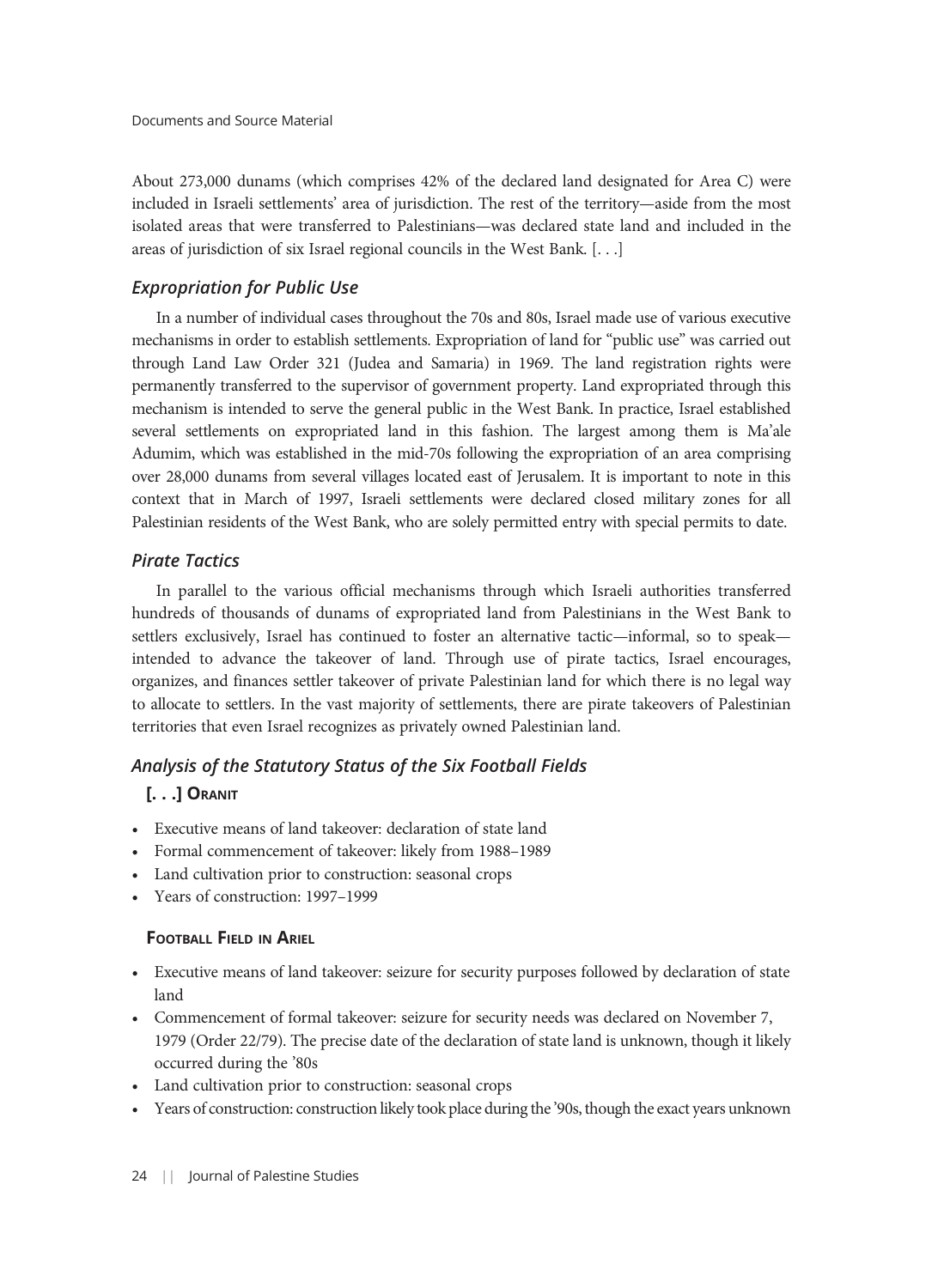# ARIEL INDOOR FOOTBALL FIELD (FUTSAL)

- Executive means of land takeover: military seizure for security purposes followed by declaration of state land
- Commencement of formal takeover: the military takeover took place on April 6, 1978 (Order 13/ 78); though the precise date of the declaration of state land is unknown, it likely occurred during the '80s
- Land cultivation prior to construction: we don't possess old enough aerial photographs to enable us to appraise the land's conditions prior to construction
- Years of construction: the precise years are unknown, though it likely occurred during the ' 90s

# GIVAT ZE'EV

- Executive means of land takeover: there was no executive procedure, as this was a pirate takeover of private land owned by the al-Qurt family along with another Palestinian family that seeks to protect the privacy of its name
- Land cultivation prior to construction: seasonal crops
- Years of construction: 1999–2014

# MA'ALE ADUMIM

- Executive means of land takeover: expropriation for public use
- Commencement of formal takeover: April 1, 1975 (Order 14/75)
- Land cultivation prior to construction: seasonal crops were cultivated in the northeastern portion of the land prior to construction, while the remaining territory likely served as pastureland
- Years of construction: 1997–2000

# **TOMER**

- Executive means of land takeover: transfer of territory that was listed as state land in the land registry (Tabu) prior to 1967, to settlers
- Commencement of formal takeover: unknown
- Land cultivation prior to construction: fallow desert land that was likely used for grazing
- Years of construction: unknown, though likely during the early to mid-'90s

# UNITED STATES

# D. SEN. KIRSTEN GILLIBRAND ET AL., SENATORS URGE OBAMA TO VETO ANY UNSC RESOLUTION AGAINST ISRAEL, WASHINGTON, 19 SEPTEMBER 2016

In September 2016, days before U.S. president Barack Obama was scheduled to meet with Israeli prime minister Benjamin Netanyahu on the sidelines of the UN General Assembly, 88 U.S. senators sent a letter to the president urging him to veto any UN Security Council resolution censuring Israel. As the November 2016 presidential election approached and Obama's tenure reached its end,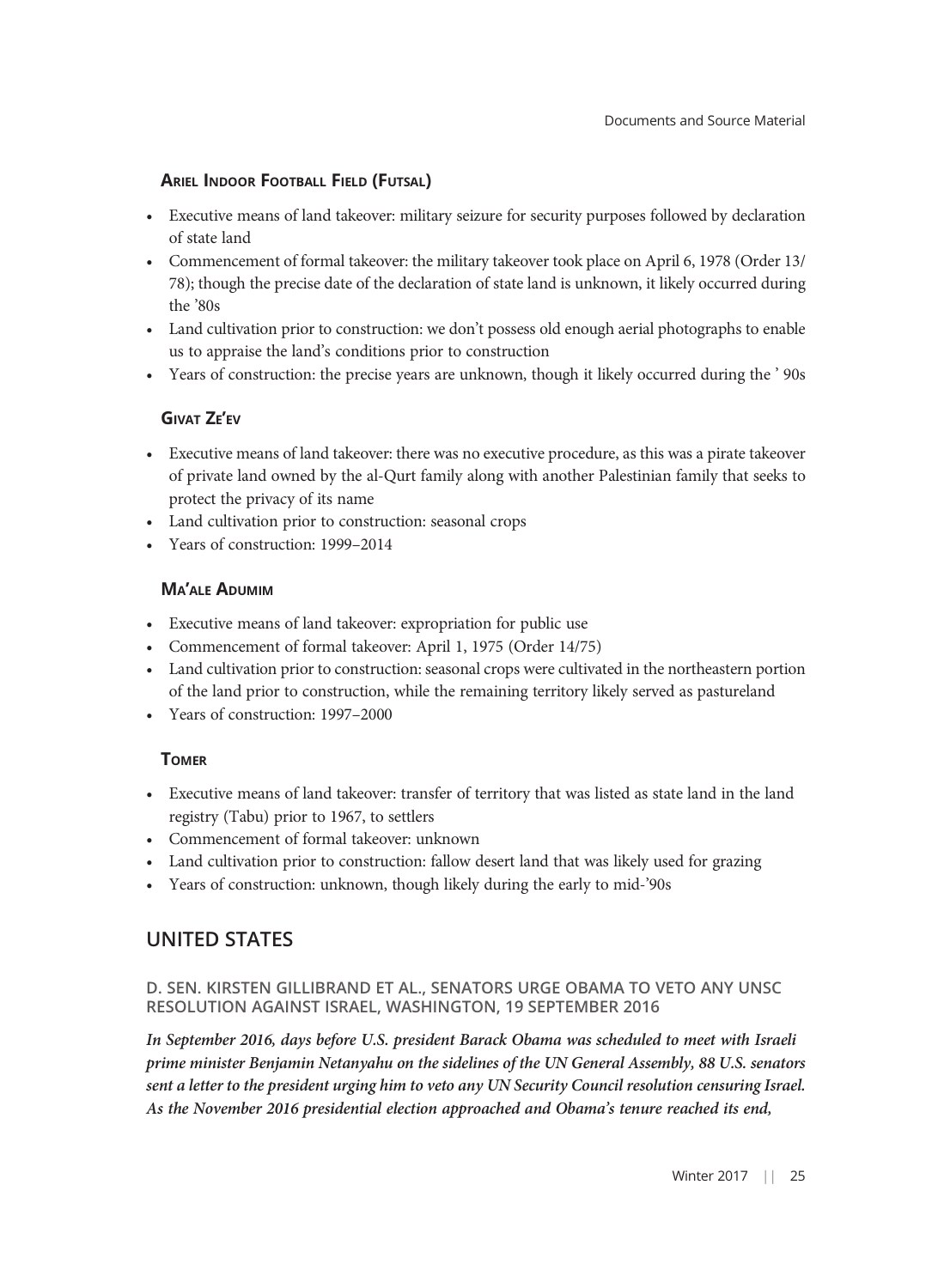legislators were concerned that Obama would allow such a resolution to pass in the Security Council to ensure that his successor would be held to certain standards on Israel and Palestine.

The letter, initiated and sponsored by the American Israel Public Affairs Committee (AIPAC), argues that any "one-sided" resolution would make a solution to the conflict more challenging. That a vast majority of U.S. senators would sign such a letter reflects enduring bipartisan efforts in the U.S. to scuttle any criticism of Israel even as other Western countries increasingly condemn Israeli settlements.

The text of the letter is presented below. It is available with the full list of signatories at [www.gillibrand.senate.gov.](https://www.gillibrand.senate.gov/newsroom/press/release/senators-gillibrand-and-rounds-lead-bipartisan-initiative-urging-president-obama-to-reject-and-if-needed-veto-any-one-sided-resolutions-at-the-united-nations)

#### Dear Mr. President:

As you prepare to attend the United Nations General Assembly, we write to address the issue of Israeli-Palestinian negotiations. At a time of great challenges in the Middle East, we are disappointed that talks between Israelis and Palestinians remain stalled. The only way to resolve the conflicts between the two is through direct negotiations that lead to a sustainable two-state solution with a future state of Palestine living in peace and security with Israel. This outcome would provide Israel with greater security and strengthen regional stability. We remain optimistic that, under the right circumstances, Israelis and Palestinians can successfully resume productive negotiations toward this goal.

At this delicate stage the international community should both provide hope to the parties and avoid taking action that would harm the prospects for meaningful progress. Even wellintentioned initiatives at the United Nations (UN) risk locking the parties into positions that will make it more difficult to return to the negotiating table and make the compromises necessary for peace. The United States remains an indispensable trusted mediator between the parties, and we must continue to insist that neither we nor any other outsider substitute for the parties to the conflict.

Your administration has consistently upheld the longstanding U.S. policy of opposing—and if necessary vetoing—one-sided UN Security Council (UNSC) resolutions. As U.S. Ambassador to the UN, the Honorable Susan Rice summarized your Administration's position well when she exercised America's veto on a February 2011 resolution: "It is the Israelis' and Palestinians' conflict, and even the best-intentioned outsiders cannot resolve it for them. Therefore every potential action must be measured against one overriding standard: will it move the parties closer to negotiations and an agreement? Unfortunately, this draft resolution risks hardening the positions of both sides. It could encourage the parties to stay out of negotiations and, if and when they did resume, to return to the Security Council whenever they reach an impasse."

Mr. President, you also clearly stated in your September 2011 address to the General Assembly, "Peace will not come through statements and resolutions at the United Nations—if it were that easy, it would have been accomplished by now. Ultimately, it is the Israelis and the Palestinians who must live side by side. Ultimately, it is the Israelis and the Palestinians—not us—who must reach agreement on the issues that divide them. . . . Ultimately, peace depends upon compromise among people who must live together long after our speeches are over, long after our votes have been tallied."

We could not agree more with these statements. We urge you to continue longstanding U.S. policy and make it clear that you will veto any one-sided UNSC resolution that may be offered in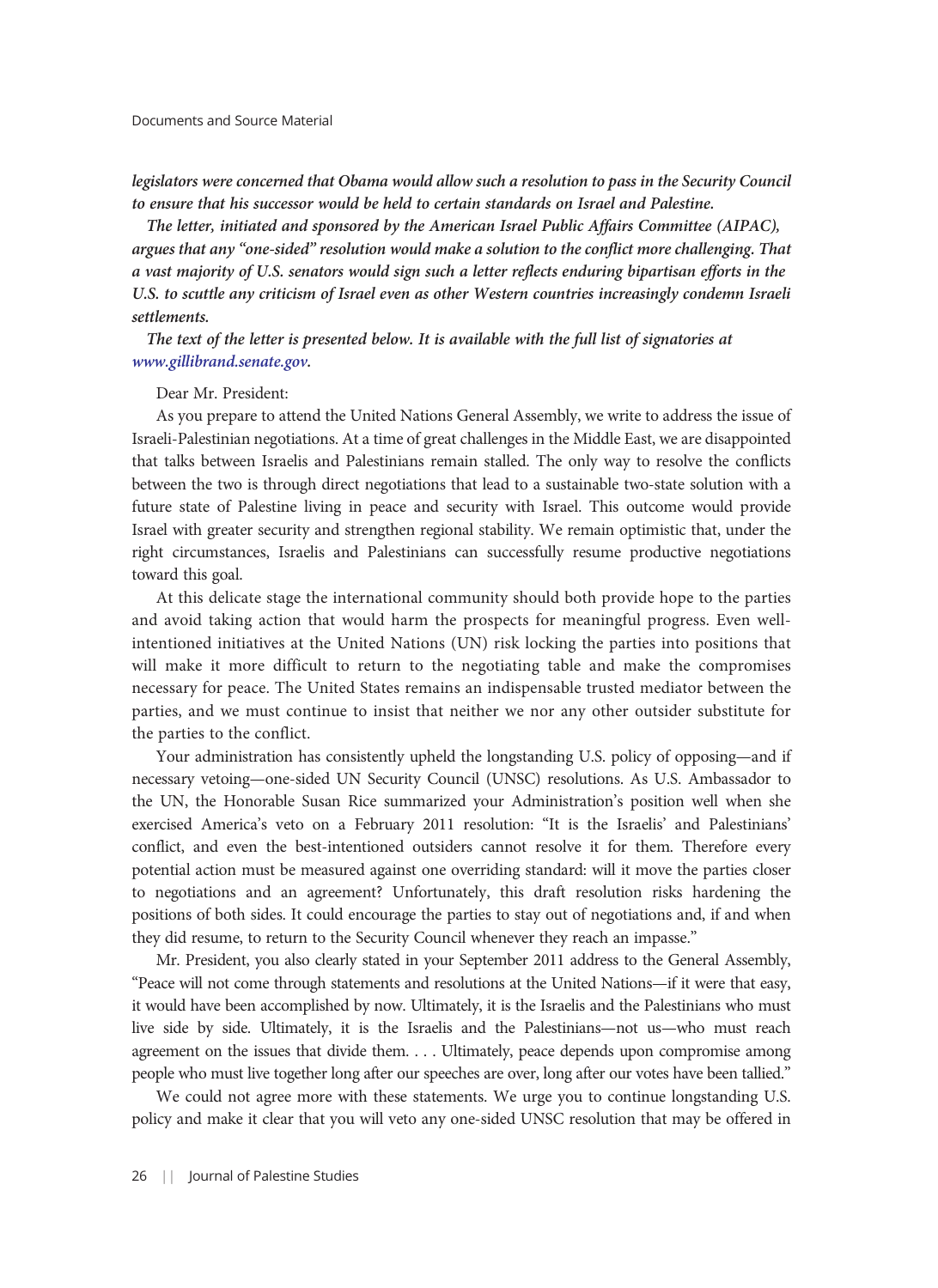the coming months. Any such resolution, whether focused on settlements or other final status issues, will ultimately make it more difficult for Israelis and Palestinians to resolve the conflict.

# RECOMMENDED REPORTS

R1. B'TSELEM, WHITEWASH PROTOCOL: THE SO-CALLED INVESTIGATION OF "OPERATION PROTECTIVE EDGE," JERUSALEM, SEPTEMBER 2016

In its third report on Operation Protective Edge since hostilities ceased in August 2014, Israeli human rights group B'Tselem discusses how Israel chose to investigate alleged breaches of international humanitarian law during its assault on Gaza. As outlined in its previous report (see Doc. R1 in JPS 46 [1]), B'Tselem has stopped referring complaints to Israeli military law enforcement because the system ignores complaints of injury or harm to Palestinians by Israeli forces, whitewashing Israeli crimes. This 27-page report serves as an assessment of the Israeli military's policies that led to the killing of hundreds of Palestinians and the destruction of thousands of homes and vital infrastructure in the summer of 2014. The report is available at [www.btselem.org.](http://www.btselem.org/download/201609_whitewash_protocol_eng.pdf)

R2. ADDAMEER, ADMINISTRATIVE DETENTION IN THE OCCUPIED PALESTINIAN TERRITORY: A LEGAL ANALYSIS REPORT, RAMALLAH, 1 NOVEMBER 2016

In the fourth edition of its report on the policy of administrative detention, which enables Israel to hold Palestinian prisoners indefinitely without charge, Addameer examines the policy through the lenses of international law, Israeli law, and administrative detention in practice. The 49-page report includes updates that document and analyze Israel's increased use of administrative detention since the habba that began in October 2015. The report is available at [www.addameer.org](http://www.addameer.org/sites/default/files/publications/administrative_detention_analysis_report_2016.pdf).

R3. HUMAN RIGHTS WATCH, ISRAEL/PALESTINE: FIFA SPONSORING GAMES ON SEIZED LAND, NEW YORK, 25 SEPTEMBER 2016

In this special online report, Human Rights Watch argues that by allowing six Israeli football clubs to compete in settlements, the Fédération Internationale de Football Association is engaging in business activity in the illegal West Bank settlements. Released a few weeks before FIFA was scheduled to discuss the issue of Israeli settlement clubs in October 2016, the report draws from research published by HRW in January 2016 demonstrating how settlement businesses contribute to Israeli violations of Palestinian rights (see Doc. R1 in JPS 45 [3] and Doc. C3 above for more). The report is available at [www.hrw.org](https://www.hrw.org/news/2016/09/25/israel/palestine-fifa-sponsoring-games-seized-land).

R4. PALESTINE LIBERATION ORGANIZATION, ISRAEL'S AGGRESSION AGAINST OCCUPIED PALESTINE: SEPTEMBER 13, 2015–SEPTEMBER 30, 2016, RAMALLAH, 10 OCTOBER 2016

This 15-page report by the Palestine Liberation Organization documents Israeli military and settler violations against Palestinians from 13 September 2015–30 September 2016, covering the habba. It provides data on 10 different categories of violations: killings, injuries, raids, detentions, temporary detentions, flying checkpoints, gunfire attacks, demolition incidents, destruction of property, and